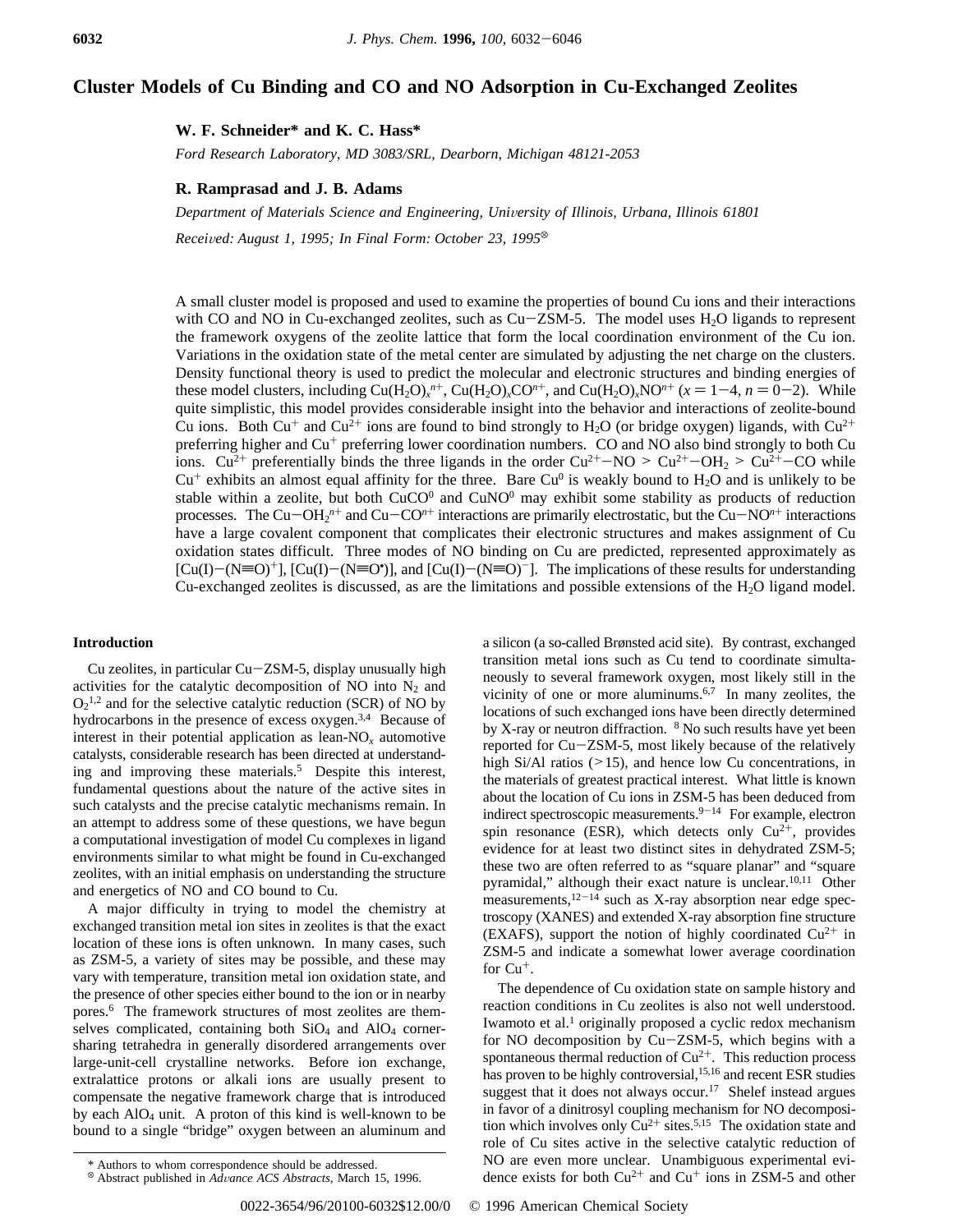zeolites, but their relative activities are often difficult to separate from other issues such as the Cu-loading and feed gas composition.13b,14,17b A further complication is the fact that a single framework aluminum can be charge compensated by a bare  $Cu<sup>+</sup>$  ion, while two framework aluminums are required to compensate a bare  $Cu^{2+}$ . It has therefore been suggested that, at high Si/Al ratios, the aluminum centers may be too far apart on average to bind a dication and that some or all  $Cu^{2+}$  may be present as an extralattice  $[Cu^{2+}OH^-]$  complex compensating a single framework aluminum.<sup>5,18</sup> This description is consistent with the observation that even under conditions in which one expects to find only  $Cu^{2+}$ , many  $Cu-ZSM-5$  samples are nevertheless "overexchanged", that is, contain more than one  $Cu<sup>2+</sup>$  cation for every two Al atoms.

In this work, we attempt to provide general insight into the properties of bound Cu ions and their interactions with NO and CO in Cu-exchanged zeolites. To this end, we present a density functional theory<sup>19</sup> study of a series of simple cluster models containing Cu<sup>n+</sup> ions ( $n = 0-2$ ) in zeolite-like ligand environments of varying coordination. The specific models we consider use water ligands to represent the coordination of  $Cu<sup>n+</sup>$  to framework oxygen. While this model is clearly an oversimplification of the environment in real zeolites, the use of water ligands mimics the dominant nearest-neighbor contributions to the ionic ligand field while keeping the overall problem to a computationally manageable size. The water ligand models are amenable to more rigorous computational tools than are larger zeolite models containing explicit tetrahedral (Si or Al) sites. The simplicity and flexibility of this approach allows one to consider easily a wide range of model geometries, thus facilitating the systematic investigation of structural and energetic trends. Such an approach is particularly warranted in the case of Cu-exchanged zeolites because of the limited experimental information available on Cu binding sites.7 While we do not expect the water ligand model predictions to be quantitatively accurate for real zeolites, we do expect the extracted qualitative trends (e.g., a preference for high oxygen coordination number) to be relatively robust. Of course, the actual coordination geometry in a particular zeolite is also influenced by the zeolite topology and the location of aluminum, neither of which is included in the water ligand model. Most other approximations in the model, such as the neglect of longrange electrostatic and strain fields, are common to most quantum-mechanical studies of zeolites.20 A few more specific issues, such as the consideration of charged clusters instead of neutral ones with counter charges, are discussed briefly at the end of the Results and Discussion section.

The simple water ligand model is motivated primarily by the opportunities it affords for studying the chemistry at exchanged Cu sites. Here we use this model to investigate the binding of CO and NO to  $Cu^{n+}$  ( $n = 0-2$ ) ions with varying oxygen coordination. CO may be an important intermediate in the SCR reaction, and CO has been used as a spectroscopic probe to elucidate the nature of the Cu sites in  $ZSM-5$ .<sup>1c,21</sup> Further, the interaction of CO with metal atoms is well understood, and thus it is a useful computational as well as spectroscopic probe. The interaction of NO with Cu binding sites has obvious relevance to both the decomposition and SCR reactions. The binding of NO to transition metal ions is more complex than  $CO<sub>1</sub><sup>22</sup>$  and while considerable spectroscopic information is available for these systems, its interpretation is not unambiguous. As with the binding of Cu itself, we attempt here to obtain qualitative information about the interaction of a Cu ion with CO and NO, along with an understanding of how this interaction is modified by incorporating the Cu ion into a field of framework-oxygen-

**TABLE 1: Comparison of Calculated and Experimental Molecular Parameters for CO, NO, and H2O**

|                                                | CO                                        | NO.                | H <sub>2</sub> O                |
|------------------------------------------------|-------------------------------------------|--------------------|---------------------------------|
| molecular geometries <sup><i>a</i></sup>       |                                           |                    |                                 |
| <b>LSDA</b>                                    | $r_{\rm CO}$ : 1.131 $r_{\rm NO}$ : 1.154 |                    | $r_{\text{OH}}$ : 0.980         |
|                                                |                                           |                    | $\angle$ <sub>HOH</sub> : 104.5 |
| exp                                            | 1.128 <sup>b</sup>                        | 1.151 <sup>b</sup> | 0.958c                          |
|                                                |                                           |                    | 104.5                           |
| atomization energies <sup><math>d</math></sup> |                                           |                    |                                 |
| <b>LSDA</b>                                    | 294.7                                     | 191.0              | 251.5                           |
| <b>BP86</b>                                    | 270.6                                     | 164.1              | 230.6                           |
| exp <sup>c</sup>                               | 256.4                                     | 149.8              | 219.3                           |
| harmonic vibrational                           |                                           |                    |                                 |
| frequencies $e$                                |                                           |                    |                                 |
| <b>LSDA</b>                                    | 2186                                      | 1941               | $a_1$ : 1574, 3679              |
|                                                |                                           |                    | $b_2$ : 3772                    |
| exp                                            | $2170^b$                                  | $1904^b$           | $a_1$ : 1653, 3825              |
|                                                |                                           |                    | $b_2$ : 3936 <sup>f</sup>       |

*<sup>a</sup>* Distances in angstroms and angles in degrees. *<sup>b</sup>* Reference 62.  $c$  Reference 63. *d* Energies in kcal mol<sup>-1</sup>. Calculations referenced to spherical atoms and corrected for zero point energy using LSDA frequencies. *<sup>e</sup>* Frequencies in cm-<sup>1</sup> . *<sup>f</sup>* Reference 64.

like ligands. The computational results do provide valuable new insights into the Cu-CO and Cu-NO interactions and in particular into their sensitivity to Cu oxidation state and coordination environment.

### **Computational Details**

Calculations were performed using the Amsterdam Density Functional code, ADF.<sup>23</sup> Geometries were obtained by gradient optimizations<sup>24</sup> within the local (spin) density approximation  $[L(S)DA]$ <sup>25</sup> followed by single-point energy calculations using the gradient-corrected Becke exchange<sup>26</sup> and Perdew correlation<sup>27</sup> [BP86] functionals. Binding energies were examined using the "transition state" method, which provides a breakdown of the overall binding energy in terms of electrostatic and orbital contributions.28 A limited number of calculations were performed using the full gradient-corrected potentials in the optimization procedure.<sup>29</sup> In general, the gradient corrections tend to increase the optimized bond lengths uniformly, but in all cases examined BP86 binding energies calculated at the LDA and BP86 geometries differ negligibly. The ADF code employs Slater-type basis functions for expansion of the molecular orbitals and charge density. A split-valence plus polarization molecular orbital basis set was used for all atoms save Cu, for which a triple-zeta d orbital representation was used. Atomic core orbitals were frozen in all calculations, including the 1s orbitals for C, N, and O and the 1s, 2s, and 2p orbitals for Cu. ADF employs a large charge density basis, and the charge fitting errors are uniformly small. The molecular grid used to perform numerical integration within ADF is controlled by a single accuracy parameter.30 An integration parameter of 3.5 was used in the geometry optimization calculations and a value of 4.0 for the single-point calculations. These integration meshes were found to be more than sufficient to ensure convergence of geometries and energies to the precision quoted in this work.

For reference against the larger Cu-containing clusters, and as simple benchmarks of the methods employed here, Table 1 contains comparisons of the calculated and experimental geometric, energetic, and vibrational properties of CO, NO, and H2O. The LDA method performs very well for both the structures and vibrational spectra, but systematically overestimates the atomization energies. The BP86 functional also overestimates these energies, but by a smaller margin. As will be shown below, BP86 predictions for the binding energies of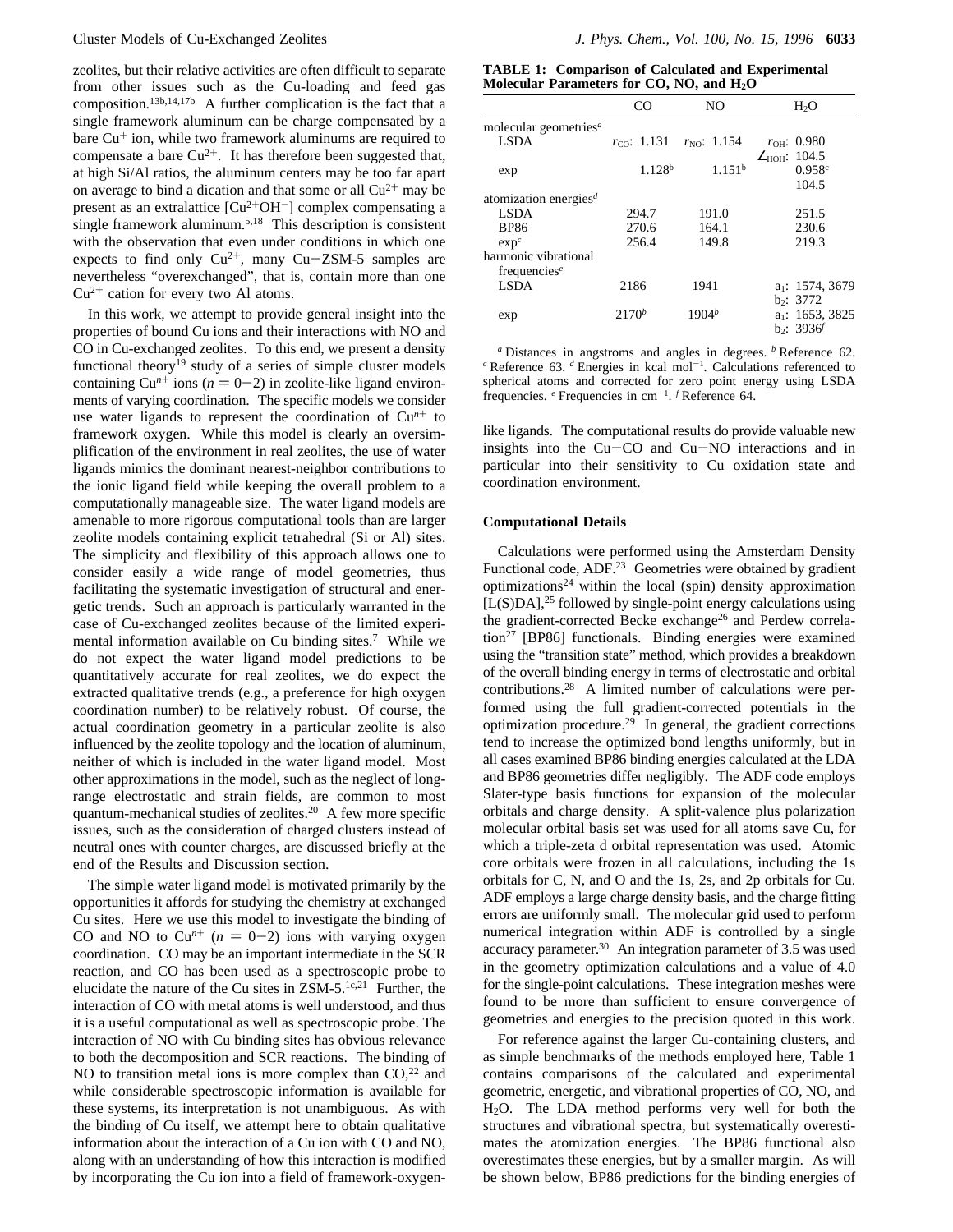molecular fragments within larger clusters are significantly more accurate than these difficult to calculate homolytic dissociation energies.

Many of the preliminary calculations on the four-water models were performed using the DMol density functional program.31 The results of these calculations are entirely consistent with those from the ADF program reported here.

#### **Results and Discussion**

**I.**  $Cu(H<sub>2</sub>O)<sub>x</sub><sup>n+</sup>$  **Models.** We first examine the coordination preferences of otherwise unligated Cu ions within a zeolite by calculating the binding energy, geometry, and electronic structure as a function of metal coordination number and oxidation state. Water ligands are employed as surrogates for the zeolite bridge oxygens, and water-ligated Cu complexes of various coordination numbers, symmetries, and overall charges are constructed to represent zeolite-bound Cu ions. We will briefly examine extensions of the  $H<sub>2</sub>O$  model at the end of the Results and Discussion.

An important question in the chemistry of Cu-ZSM-5 is the oxidation state of the active Cu species. The oxidation state of a metal center can be difficult to assign unambiguously, particularly in an environment as complex as a zeolite. Nonetheless, the oxidation state is a useful concept for qualitative discussions of bonding. In this work, we carefully distinguish between the net charge on a system, which is applied as input to a given model compound, and the resultant Cu oxidation state, which is determined by examination of molecular orbitals and Mulliken populations. The notation  $Cu^0$ ,  $Cu^+$ , and  $Cu^{2+}$  is used to refer generically to neutral, monopositive, and dipositive atoms and clusters, while the notation  $Cu(0)$ ,  $Cu(I)$ , and  $Cu(II)$  is used to refer to Cu atoms in approximately the 0 ( $d^{10}s^1$ ),  $1+(d^{10})$ , and  $2+(d^9)$  oxidation states, respectively. In the  $Cu(H<sub>2</sub>O)<sub>n</sub><sup>x+</sup>$  clusters examined here, the overall cluster charge and the effective Cu oxidation state are the same. In the Cu(H<sub>2</sub>O)<sub>n</sub>CO<sup>x+</sup> and Cu(H<sub>2</sub>O)<sub>n</sub>NO<sup>x+</sup> clusters examined later on, the two do not correspond directly, and the distinction between the cluster charge and approximate Cu oxidation state is carefully noted.

The clusters examined include Cu ions coordinated to up to five water molecules, i.e.,  $Cu(H_2O)_x^{n+}$ ,  $(x = 1-5, n = 0-2)$ ,<br>as models of 1-to 5-coordinated, monodispersed Cu ions within as models of 1- to 5-coordinated, monodispersed Cu ions within a zeolite lattice. Monodispersed  $Cu<sup>0</sup>$  is unlikely to be present in Cu-ZSM-5, but clusters of fully reduced Cu are present under some treatment conditions. The results on the monometallic  $Cu<sup>0</sup>$  systems provide crude models of  $Cu<sup>0</sup>$  clusters and are also useful for comparison with the Cu-CO and Cu-NO systems, where the formally 0 oxidation state may be important.

*Geometries.* In the model used here, a Cu binding site in a zeolite is envisioned as a Cu ion coordinated to the aluminosilicate framework through an approximately equatorial band of sp3-hybridized bridge oxygen atoms. The zeolite may also provide additional axial coordination, or axial coordination sites of the ion may be occupied by extralattice species or be vacant. The zeolite lattice relaxes locally to accommodate the bound ion,<sup>32</sup> but the essential lattice structure remains intact. The Cu-H2O cluster models are constructed to simulate this type of coordination picture. Symmetry constraints are employed to maintain "zeolite-like" coordination, and full geometry optimizations within these constraints are used to approximate the relaxation of the zeolite lattice. Figure 1 contains representative sketches of the various Cu-H2O cluster geometries considered. In the one-coordinate case, which in our model corresponds to a Cu ion bound to a single bridge site within a zeolite, both planar  $(C_{2v})$  and pyramidal  $(C_s)$  geometries were examined;



**Figure 1.** Molecular structures used in the Cu( $H_2O$ )<sub>x</sub><sup>n+</sup> calculations (first column), the linearly coordinated CO and NO structure calculations (second column), and the bent CO and NO structure calculations (third column).

while both types of minima were found, they differed very little in energetic and qualitative features, and we report only the lower energy  $C_s$  results. In the two-, three-, and four-coordinate cases, the clusters are optimized under the constraint of  $C_{xy}$ symmetry, with  $x = 2, 3$ , or 4, respectively, and with the water ligands pyramidalized at the oxygens. Finally, in the fivecoordinate case, a square-pyramidal geometry is constructed from the four-coordinate model by the addition of an axially coordinated water ligand. For simplicity, the axial water is constrained to be planar to preserve  $C_{2v}$  symmetry.

In all these cases it is possible to locate an LDA energy minimum satisfying the prescribed geometry constraints. These model structures are in general not global minima on their respective potential energy surfaces. In fact, in many cases they are saddle points with respect to relaxation of the symmetry constraints, for instance toward rotation of the H2O ligands. The purpose here is to construct generic models of Cu coordination within zeolites, not of  $Cu-H_2O$  complexes. That the  $Cu-H_2O$ structures reported here are not global minima, or are not necessarily minima at all, has no consequence for their use as models of Cu-ZSM-5.

Table 2 contains the LDA-optimized results for the  $Cu-H<sub>2</sub>O$ complexes in the five-coordination geometries considered. Not surprisingly, as the charge on the system decreases, the optimal Cu-O bond length tends to increase, for example from 1.964  $\rm \AA$  in Cu(H<sub>2</sub>O)<sub>4</sub><sup>2+</sup> to 2.116  $\rm \AA$  in Cu(H<sub>2</sub>O)<sub>4</sub><sup>+</sup> to 2.145  $\rm \AA$  in Cu-(H2O)4. These optimal distances are not unreasonable for coordination of a Cu ion within a zeolite; for instance, the distance from the center of a six-membered ring in ZSM-5 to the four nearest oxygen centers is approximately 2.27 Å, only slightly larger than the calculated relaxed distances in the water model. For a given overall charge, the optimal geometric parameters vary over approximately 0.20 Å as the coordination number is changed. In each case, the optimal Cu-O bond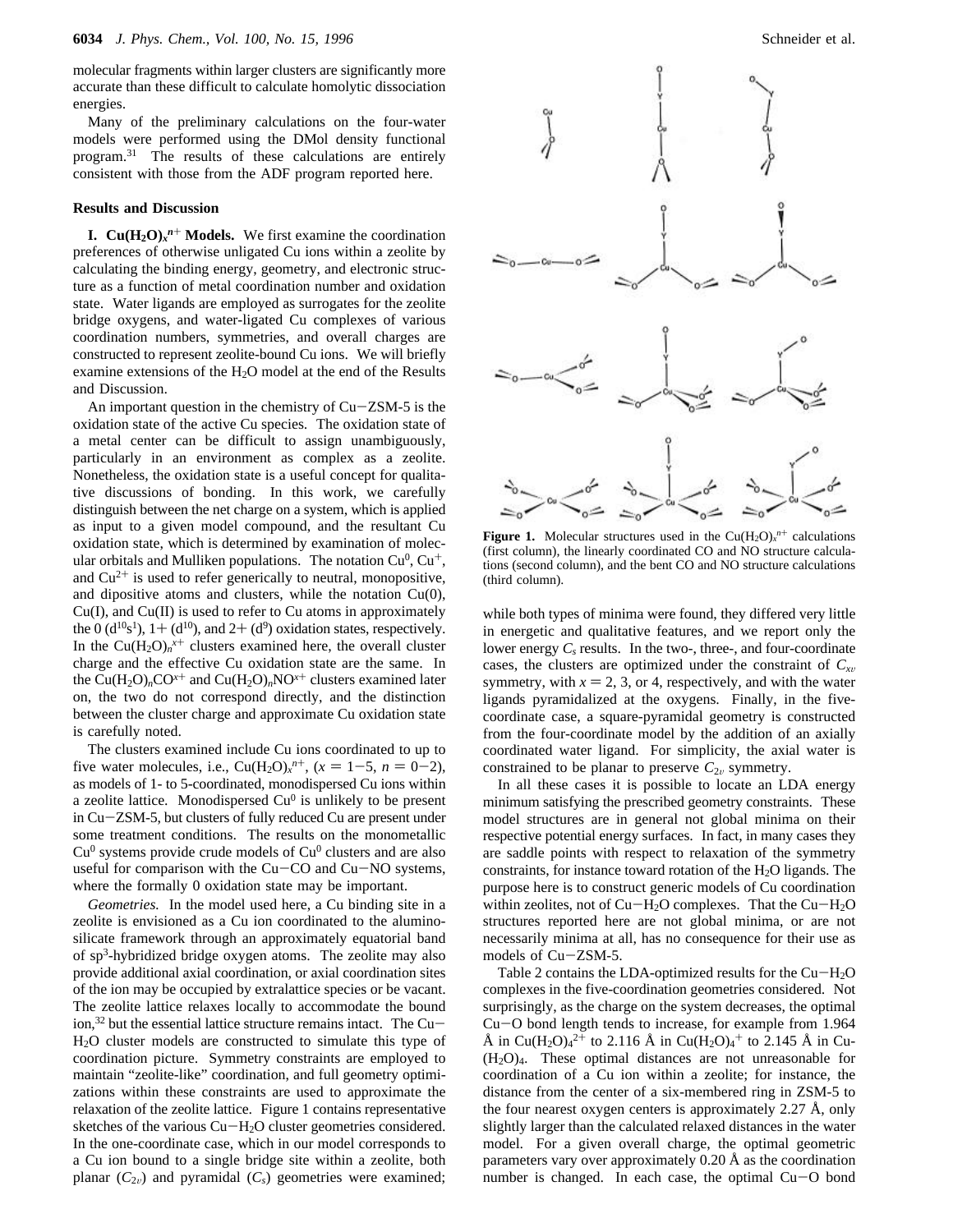**TABLE 2: Selected LSDA Optimized Geometric Parameters and Mulliken Charges and LSDA and BP86 Binding Energies of**  $[Cu(H<sub>2</sub>O)<sub>x</sub>]<sup>n+</sup>$  **Complexes** 

|         |              | geometry <sup><i>a</i></sup> | Mulliken<br>Charge | binding energy <sup>b</sup> |             |  |
|---------|--------------|------------------------------|--------------------|-----------------------------|-------------|--|
|         | $r(C-O)$     | $\angle$ O-Cu-X <sup>c</sup> | Cu                 | <b>LSDA</b>                 | <b>BP86</b> |  |
| $n=2^d$ |              |                              |                    |                             |             |  |
| $x=1$   | 1.906        |                              | 1.460              | $-139.5$                    | $-126.0$    |  |
| $x = 2$ | 1.871        | 78.1                         | 1.292              | $-231.8$                    | $-205.4$    |  |
| $x = 3$ | 1.938        | 96.3                         | 1.122              | $-286.5$                    | $-248.9$    |  |
| $x = 4$ | 1.964        | 85.9                         | 1.029              | $-341.4$                    | $-293.3$    |  |
| $x = 5$ | $2.113$ (eq) | 110.2                        | 0.924              | $-372.7$                    | $-316.1$    |  |
|         | $1.989$ (ax) |                              |                    |                             |             |  |
| $n=1$   |              |                              |                    |                             |             |  |
| $x=1$   | 1.888        |                              | 0.826              | $-52.3$                     | $-39.4$     |  |
| $x = 2$ | 1.855        | 87.1                         | 0.677              | $-105.6$                    | $-79.1$     |  |
| $x = 3$ | 1.969        | 87.5                         | 0.578              | $-124.9$                    | $-91.1$     |  |
| $x = 4$ | 2.116        | 86.3                         | 0.486              | $-130.8$                    | $-93.2$     |  |
| $x = 5$ | $2.085$ (ax) | 110.2                        | 0.430              | $-147.6$                    | $-103.2$    |  |
|         | $2.189$ (eq) |                              |                    |                             |             |  |
| $n=0$   |              |                              |                    |                             |             |  |
| $x=1$   | 2.062        |                              | $-0.088$           | $-12.4$                     | $-2.8$      |  |
| $x = 2$ | 1.996        | 84.9                         | 0.022              | $-21.7$                     | $-0.3$      |  |
| $x = 3$ | 2.006        | 89.7                         | 0.135              | $-32.8$                     | $+0.1$      |  |
| $x = 4$ | 2.145        | 88.3                         | 0.275              | $-36.4$                     | $+1.5$      |  |
|         |              |                              |                    |                             |             |  |

*<sup>a</sup>* Distances in angstroms and angles in degrees. *<sup>b</sup>* Energy of reaction  $Cu^{n+} + xH_2O \rightarrow [Cu(H_2O)_x]^{n+}$ , in kcal mol<sup>-1</sup>. *c* Angle between Cu-O vector and vertical axis of symmetry <sup>*d*</sup> Binding energy referenced to vector and vertical axis of symmetry. *<sup>d</sup>* Binding energy referenced to spherically averaged  $Cu^{2+}$  ion.

distance decreases when a second water is added, but increases as third and fourth waters are added, with the biggest variation in Cu-O bond distance found for  $Cu<sup>+</sup>$ . Hartree-Fock calculations on similar  $Cu^{+33,34}$  and  $Cu^{0.35}$  systems yield the same qualitative trends, but much longer absolute bond lengths, while HF calculations on one- and two-coordinate  $Cu^{2+}$  agree reasonably well with the LDA results.<sup>36</sup> A limited number of geometry optimizations performed using gradient-corrected exchangecorrelation functionals yield Cu-O bond lengths that are intermediate between the LDA and Hartree-Fock results, but in all cases the LDA length trends are reproduced.

In almost all cases in the water models the Cu ion chooses a location between the planes defined by the oxygen centers and the hydrogen centers. The one exception is  $Cu(H<sub>2</sub>O)<sub>3</sub><sup>2+</sup>$ , where the Cu ion resides above both the oxygen and hydrogen planes. The greater pyramidalization at Cu in this case arises from strong mixing between the high lying, partially occupied  $d_{x^2-y^2,xy}$  and  $d_{xz,yz}$  orbitals permitted under  $C_{3v}$  symmetry.

Addition of a fifth axial water ligand to the four-coordinate model causes the Cu ion to be drawn above the plane of the equatorial ligands. The same qualitative behavior is expected within a zeolite lattice, where otherwise unligated Cu ions will not sit at the center of an oxygen ring but will be drawn into the zeolite framework to maximize coordination to the lattice. Conversely, extralattice ligands such as  $H_2O$ , CO, or NO will tend to pull a Cu ion above the plane of the oxygen coordination site.

*Electronic Structure.* The electronic structures of the Cu-H2O complexes are well described in terms of a primarily electrostatic, ion-dipole interaction between water ligands and a Cu ion in an oxidation state equal to the overall charge of the cluster. As examples, molecular orbital diagrams for  $Cu(H<sub>2</sub>O)<sub>x</sub>$ <sup>+</sup>  $(x = 1-4)$  are presented in Figure 2. The atomic Cu<sup>+ 1</sup>S (d<sup>10</sup>) electron configuration is evident in the highest energy orbitals of the complexes, and these predominantly d orbitals are split in fashions characteristic of the particular coordination geometries. In the four-coordinate case the d orbitals exhibit the characteristic square-planar crystal field splitting of one orbital above four, and in the 3-fold case the characteristic two above



**Figure 2.** Molecular orbital diagrams for  $Cu(H<sub>2</sub>O)<sub>x</sub><sup>+</sup>$ ,  $x = 1-4$ . For ease or interpretation, the orbitals are shifted vertically so that the ease or interpretation, the orbitals are shifted vertically so that the centroids of the d bands are approximately the same energy.

three trigonal splitting is evident. The molecular orbital analysis is essentially unchanged for the other net charges and oxidation states. Thus, atomic Cu<sup>2+</sup> has a <sup>2</sup>D (d<sup>9</sup>) ground electronic configuration, and these d orbitals are split by the oxygen crystal field just as in the Cu<sup>+</sup> case. As a result,  $C_{3v}$  Cu(H<sub>2</sub>O)<sub>3</sub><sup>2+</sup> has a Jahn-Teller-active  $(^{2}E)$  ground state. The structural consequences of the Jahn-Teller activity have not been examined in detail. Similarly, Cu<sup>0</sup> has a <sup>2</sup>S ( $d^{10}s^{1}$ ) ground configuration, and the high-energy 4s orbital remains the highest occupied orbital in the Cu<sup>0</sup> water complexes. Mulliken population analysis confirms that, in both the  $Cu^{2+}$  and low-coordinate  $Cu^{0}$ cases, the majority of the spin density resides on the Cu center. The relative energies of the d levels and the oxygen p manifold do vary with the formal oxidation state of the Cu ion, so that in the  $Cu<sup>0</sup>$  case the metal and oxygen levels are well separated, in the  $Cu<sup>+</sup>$  case they approach more closely, and in the  $Cu<sup>2+</sup>$  case they are strongly mixed. These interactions further contribute to the ligand field splitting of the Cu d levels.

Mulliken population analyses (Table 2) are consistent with the characterization of the  $Cu^{+}-OH_{2}$  and  $Cu^{2+}-OH_{2}$  bonding as primarily electrostatic: in both oxidation states, the Cu d orbital populations are insensitive to coordination number, and the Cu gross charge decreases only a small amount (0.10 *e*) as each water is added, indicating only a small amount of charge transfer from ligands to metal. The  $Cu<sup>0</sup>$  case exhibits the opposite trend, with the metal charge increasing with increasing coordination number. The Cu 4s electron is weakly bound, and the increasing Cu charge reflects increasing donation of the 4s charge density to the ligands with increasing coordination.

The qualitative features of this electronic structure analysis are expected to carry over to actual zeolite systems. Binding of the Cu ions to the zeolite framework will occur primarily through electrostatic interactions, with secondary orbital interactions between oxygen p and metal ion d levels. Because of the importance of electrostatics, Cu ions in real zeolites will be strongly attracted to framework oxygens in negatively charged regions near Al-substituted sites. This localized attraction will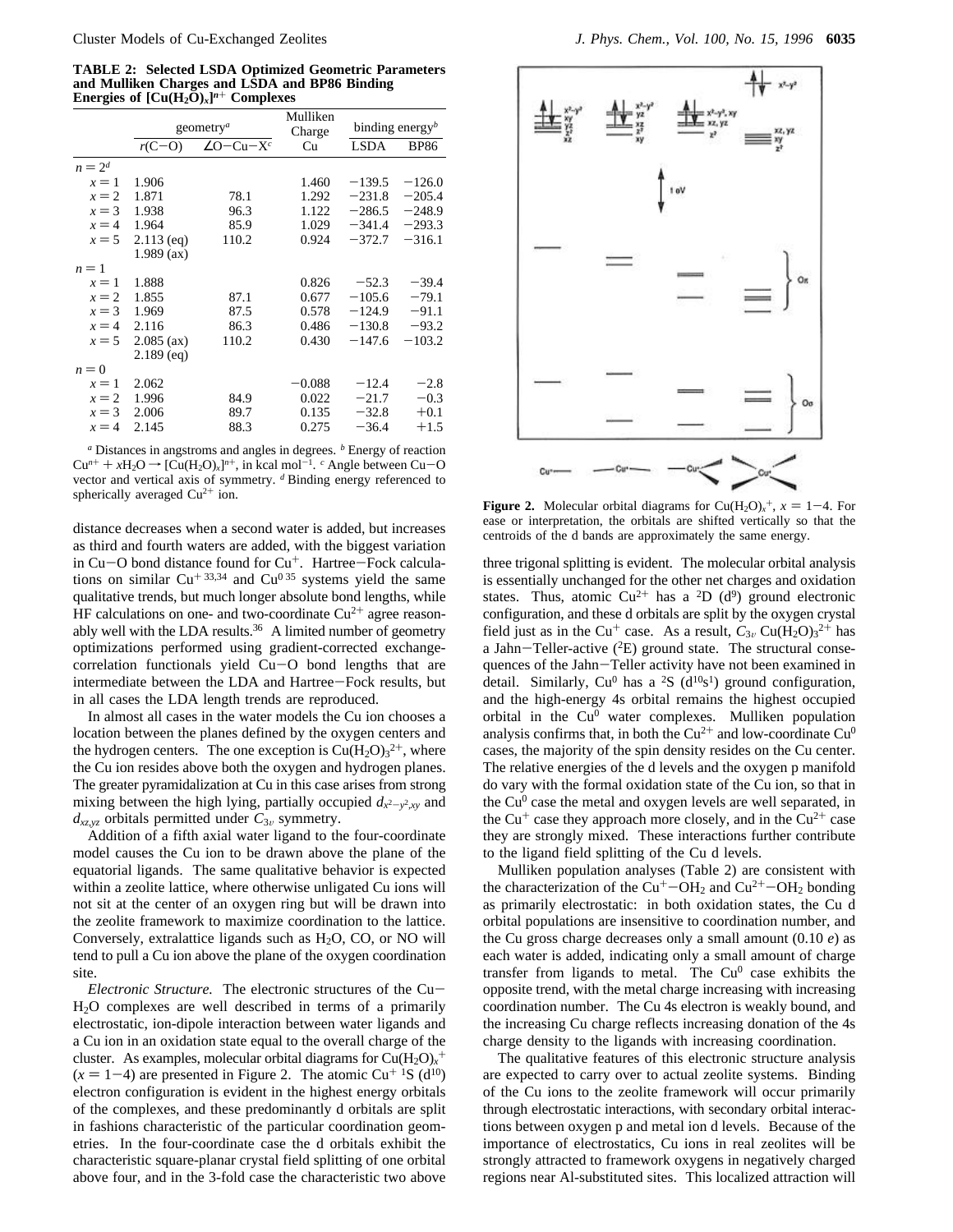provide an additional perturbation on the geometries, electronic structures, and binding energies of exchanged Cu ions, as well as their interactions with CO and NO. Nonetheless, we expect the qualitative trends predicted by the simple water model to be preserved. Further, the results in the next section suggest that both  $Cu<sup>+</sup>$  and  $Cu<sup>2+</sup>$  can bind strongly to a zeolite framework without aluminum immediately adjacent, although proximity to aluminum is clearly desirable. The relatively large separations between aluminum atoms at high Si/Al ratios are thus not necessarily inconsistent with the binding of bare  $Cu^{2+}$ .

*Binding Energies.* Table 2 also contains the LSDA and BP86 binding energies for formation of the  $Cu-H<sub>2</sub>O$  complexes from isolated Cu ions or atoms and water molecules. In general, the absolute binding energies increase with the Cu charge, as one would expect for an interaction dominated by electrostatic effects. Thus,  $Cu^{2+}$  strongly binds up to five water molecules,  $Cu<sup>+</sup>$  binds up to five but more weakly, and  $Cu<sup>0</sup>$  binds more than one water weakly (at the LSDA level) or not at all (at the BP86 level). The LSDA binding energies are uniformly greater than the gradient-corrected results, by approximately  $10-12$  kcal  $mol^{-1}$  per water molecule. We refer to the BP86 results in all subsequent discussions of the binding energies.

Energy decomposition<sup>28</sup> of the binding energies of  $Cu(H<sub>2</sub>O)<sub>4</sub>$ <sup>+</sup> and  $Cu(H_2O)_4^{2+}$  supports the characterization of the  $Cu-OH_2$ <br>interaction as primarily electrostatic, with 74% and 58% of the interaction as primarily electrostatic, with 74% and 58% of the gross binding energy coming from electrostatic contributions, respectively. The smaller electrostatic contribution in the more highly charged system is consistent with the electronic structure analysis presented above: the d orbitals of  $Cu^{2+}$  are closer in energy to the H2O oxygen levels, and the orbital interactions (and bonding) are relatively greater in this case. The effect of basis set superposition error (BSSE) on the gradient-corrected energies has been estimated using the counterpoise method.<sup>37</sup> The BSSE is greatest in the  $Cu^{2+}$  case and ranges from approximately 1 kcal mol<sup>-1</sup> for CuH<sub>2</sub>O<sup>2+</sup> to 6 kcal mol<sup>-1</sup> for  $Cu(H<sub>2</sub>O)<sub>4</sub><sup>2+</sup>$ . For the qualitative discussions presented here, this error is negligible, and it is not systematically corrected for in any of the binding energies reported here.

Both experimental $38-40$  and ab initio computational  $33,34$  results for successive binding of  $H_2O$  to  $Cu^+$  have previously been reported. Agreement between these earlier results and those reported here is excellent (within 3 kcal mol<sup>-1</sup>, compared to the best experiments<sup>40</sup> and calculations<sup>34b</sup>) for the first three binding energies. Our calculated fourth binding energy is 10 kcal mol<sup>-1</sup> less than the experimental result, a discrepancy that disappears when our model square planar geometry is replaced with the experimental tetrahedral one. This remarkable level of agreement, while reassuring, is in part fortuitous, given the neglect here of zero-point vibrational energy and BSSE, among other factors. Agreement between ab initio calculations on oneand two-coordinated  $Cu^{2+33,36}$  and the present work is not quite as impressive, with discrepancies as large as  $30 \text{ kcal mol}^{-1}$  for the first binding energy. No experimental data are available for the  $Cu^{2+}$  systems, so the relative accuracies of the calculations cannot be assessed. Clearly, further work is needed to resolve the discrepancies. We believe the BP86 binding energy results to be more than adequate for the qualitative analyses reported here.

Table 3 presents the BP86 binding energies in a more suggestive format useful for consideration of binding within zeolites. The second column of Table 3 contains the incremental energies for successive additions of H2O ligands to the Cu ions. In general, the incremental binding energies are found to decrease as the number of substituents increases. For  $Cu<sup>+</sup>$ , the first and second added waters are each bound by almost 40 kcal

|                                                                                                                                                      | $+H2O$                                     | $+CO$                                     | $+NO$                                      |
|------------------------------------------------------------------------------------------------------------------------------------------------------|--------------------------------------------|-------------------------------------------|--------------------------------------------|
| $Cu2+$<br>$Cu(H2O)2+$<br>$Cu(H2O)22+$<br>$Cu(H2O)32+$<br>$Cu(H2O)42+$                                                                                | $-126$<br>$-79$<br>$-44$<br>$-44$<br>$-23$ | $-98$<br>$-60$<br>$-42$<br>$-31$<br>$-12$ | $-1.58$<br>$-100$<br>-66<br>$-56$<br>$-23$ |
| $Cu+$<br>$Cu(H2O)+$<br>$Cu(H2O)2$ <sup>+</sup><br>$Cu(H2O)3$ <sup>+</sup><br>$Cu(H2O)4$ <sup>+</sup>                                                 | $-39$<br>$-40$<br>$-12$<br>$-2^a$<br>$-10$ | $-39$<br>$-42$<br>$-20$<br>$-22$<br>$-19$ | $-33$<br>$-34$<br>$-16$<br>$-14$<br>$-17$  |
| $C11$ <sup>0</sup><br>Cu(H <sub>2</sub> O) <sup>0</sup><br>$Cu(H2O)20$<br>Cu(H <sub>2</sub> O) <sub>3</sub> 0<br>Cu(H <sub>2</sub> O) <sub>4</sub> 0 | $-3$<br>2<br>$\theta$<br>1                 | $-13$<br>$-15$<br>$-20$<br>$-17$<br>$-16$ | $-26$<br>$-36$<br>$-38$<br>$-39$<br>$-41$  |

<sup>*a*</sup> Energy to form a square-planar complex. Tetrahedral  $Cu(H<sub>2</sub>O)<sub>4</sub>$ <sup>+</sup> is 8 kcal mol<sup> $-1$ </sup> more stable.

 $mol^{-1}$ , while the third and fourth are bound by a total of only 14 kcal mol<sup>-1</sup>. Cu<sup>+</sup> is known to form primarily low-coordinate (four or fewer ligand) complexes, $41$  and two-coordinate, linear structures are thought to be particularly stable because of the availability of favorable sd metal hybridization.34b,38 These binding energies are somewhat sensitive to the chosen coordination geometry, but the general trends are constant. For instance, tetrahedral  $Cu(H<sub>2</sub>O)<sub>4</sub><sup>+</sup>$  is more stable than square planar Cu- $(H<sub>2</sub>O)<sub>4</sub><sup>+</sup>$ , but only by 8 kcal mol<sup>-1</sup>. Extrapolating these results to Cu-exchanged zeolites, we expect  $Cu<sup>+</sup>$  to strongly bind to at least two bridge oxygens. Higher coordination sites are energetically preferred, but only by a relatively small margin, and will be entropically less favorable. As we will show below, this preference for relatively low-coordination geometries persists when CO or NO is added to Cu+.

In contrast, the incremental H<sub>2</sub>O binding energies for  $Cu^{2+}$ are all very large, with the fourth water ligand bound by 44 kcal mol<sup>-1</sup> and the fifth by 23 kcal mol<sup>-1</sup>.  $Cu^{2+}$  is known to prefer to form high-coordinate complexes with small ligands in aqueous solution, including the nearly octahedral Cu-  $(H_2O)_6^{2^+}.^{41}$  In zeolites, we infer that  $Cu^{2^+}$  will have a strong preference for high-coordination sites and in hydrated samples will have a large affinity for extralattice H<sub>2</sub>O. These preferences are consistent with ESR and other experimental data on Cuexchanged zeolites, including  $ZSM-5^{7,9,10}$  This preference for high coordination numbers persists when either CO or NO is bound to  $Cu^{2+}$ .

Finally, the calculations indicate that  $Cu<sup>0</sup>$  is only very weakly bound to one water and can bind no more than that. Energy decomposition analysis indicates that the binding is primarily electrostatic, arising from partial charge transfer from Cu to  $H_2O$ , with only a small  $(28%)$  orbital relaxation contribution. Cu<sup>0</sup> is not expected to interact strongly with a zeolite host.

**II.**  $Cu(H_2O)_xCO^{n+}$  **Models.** CO is both adsorbed by and active in the chemistry of Cu-exchanged zeolites. Hightemperature treatment of  $Cu^{2+}$ -exchanged zeolites with CO results in reduction of the metal atoms to  $Cu<sup>+</sup>$ , and binding of CO to Cu sites within zeolites is well-known.<sup>42</sup> CO is known to be a (nonselective) reductant for NO over  $Cu-ZSM-5<sup>3</sup>$  and CO may play a role in the selective catalytic reduction of NO. Further, CO is a sensitive spectroscopic probe for examination of binding sites; it has a distinct, readily detectable infrared absorption feature that is highly sensitive to its coordination environment.

For these reasons, and because the binding of CO to metal atoms is better understood than the binding of NO, it makes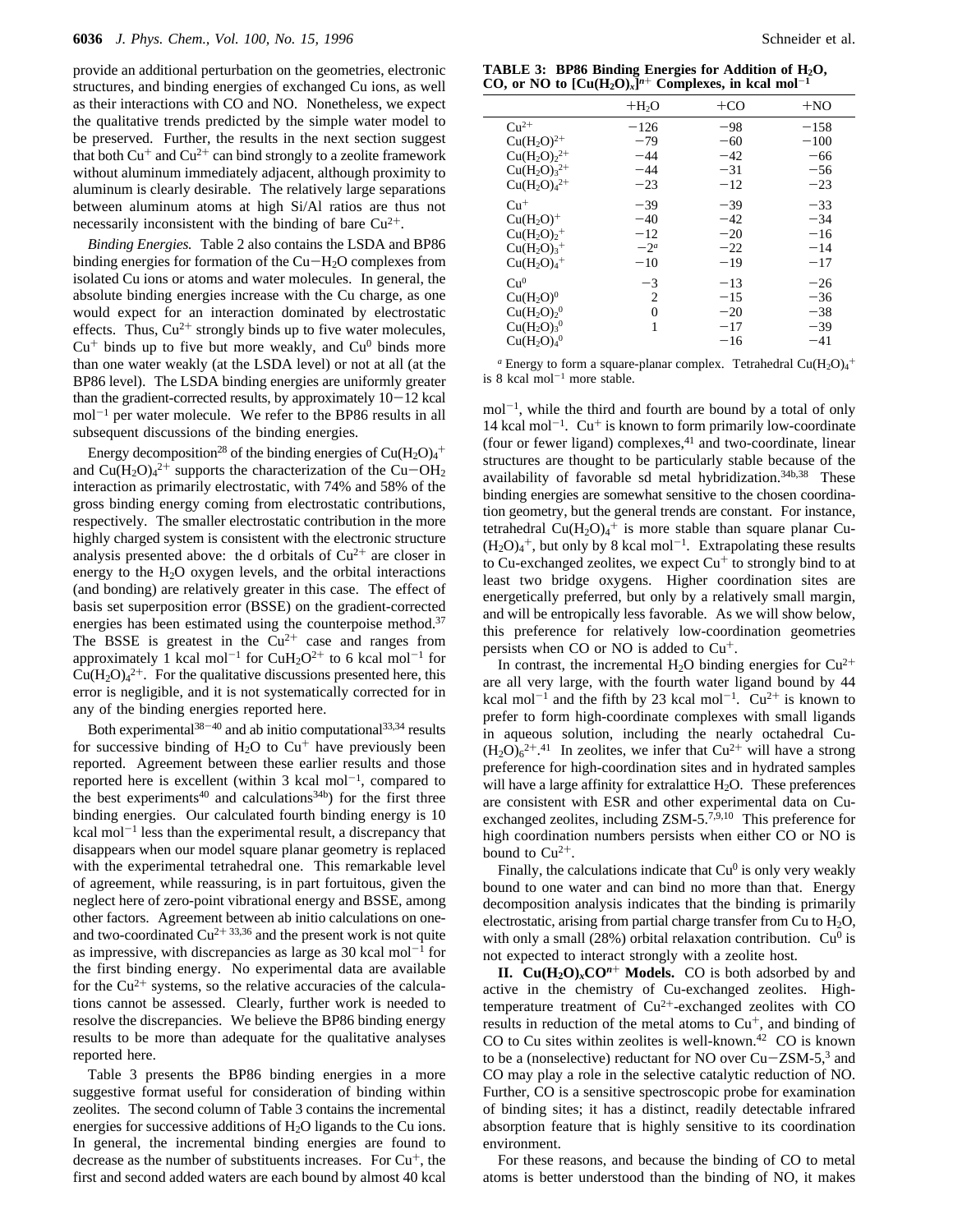

**Figure 3.** Molecular orbital diagrams for CO on bare Cu atom and ions. For ease of interpretation, the orbitals are shifted vertically so that the tops of the spin-up d orbital manifolds have the same energy.

sense to consider first the binding of CO to zeolite-bound Cu ions. For this purpose we build upon the  $Cu-H<sub>2</sub>O$  models by introducing a CO ligand in the vacant axial coordination site and investigate the energetic and structural trends as a function of cluster charge and coordination number. Before discussing the  $Cu-H<sub>2</sub>O-CO$  model results, however, it is constructive to consider CO binding to otherwise unligated Cu ions.

 $CuCO<sup>n+</sup>$ . Table 4 contains geometry and energy results for  $CuCO<sup>n+</sup>$  ( $n = 0, 1, 2$ ), and Figure 3 contains molecular orbital diagrams for the three. The binding of CO to metal ions is usually described in terms of donation from the occupied, antibonding 5*σ* orbital of CO into vacant metal orbitals and back-donation from occupied metal d orbitals into the vacant, antibonding CO  $2\pi$  orbitals.<sup>41</sup> These two interactions have opposite effects on the  $C-O$  bond length and strength, the former tending to shorten and strengthen the bond and the latter tending to lengthen and weaken it. The two are conveniently represented by the following resonance structures:

### $M \leftarrow C \equiv 0 \leftrightarrow M = C \equiv 0$

The relative efficiency of these two modes is controlled by the spatial and energetic match between the metal and CO orbitals. The effects of  $\sigma$  donation and  $\pi$  back-donation are evident in the molecular orbital diagrams in Figure 3: the  $\sigma$  donation resulting in destabilization of the d*σ* orbitals and the *π* backdonation resulting in a stabilization of the d*π* orbitals. The magnitudes of these interactions vary considerably with the net charge, with the greatest amount of orbital interaction found in the  $Cu^{2+}$  case, followed by  $Cu^{+}$  and lastly  $Cu^{0}$ .

CO has an experimental bond length of 1.128 Å, which is reasonably well reproduced at the LDA level of theory used here (1.131 Å, Table 1). CO binds to  $Cu^{2+}$  in a linear fashion, strongly mixing with and splitting the Cu d orbitals to generate a  $(d_{z^2})^1$  (<sup>2</sup>Σ<sup>+</sup>) ground state. The calculated C-O bond length decreases by 0.019 Å relative to the free molecule, suggesting that  $\sigma$  donation from CO to Cu<sup>2+</sup> dominates the Cu<sup>2+</sup>-CO interaction. The  $Cu^{2+}-CO$  bond energy is calculated to be 98 kcal mol<sup> $-1$ </sup>. While large, this binding energy is considerably less than that found for the  $Cu^{2+}-OH_2$  bond. Further, the calculated  $Cu^{2+}-CO$  bond length is 0.08 Å greater than the  $Cu^{2+}-OH_2$  bond length. These results are consistent with a large electrostatic contribution to bonding to  $Cu^{2+}$ , with the greater polarity of  $H<sub>2</sub>O$  relative to CO resulting in the stronger  $Cu^{2+}-OH_2$  bond. As we shall see, the preference for  $H_2O$ ligands over CO persists in the larger models incorporating both H<sub>2</sub>O and CO ligands.

While  $CuCO<sup>2+</sup>$  is strongly bound with respect to fragmentation into Cu<sup>2+</sup> and CO, it is in fact unbound (by 65 kcal mol<sup>-1</sup>) with respect to separation into  $Cu^+$  and  $CO^+$ . In other words, a bare  $Cu^{2+}$  ion is capable of oxidizing CO, and  $CuCO^{2+}$  is not a stable species. Addition of H2O ligands decreases the oxidizing power of  $Cu^{2+}$  and stabilizes  $(H_2O)_xCu-CO^{2+}$  against loss of  $CO<sup>+</sup>$ . The dissociative behavior of  $CuCO<sup>2+</sup>$  is similar to that of CuNO<sup>2+</sup>, which is discussed in greater detail later in the Results and Discussion.

 $Cu<sup>+</sup>$  also prefers polar ligands, although the preference is not as great as in the  $Cu^{2+}$  case.  $Cu^{+}$  has a  $d^{10}$  (<sup>1</sup>S) ground configuration and binds CO in a linear fashion, yielding a  $1\Sigma^+$ ground state. $43,44$  The C-O bond length decreases relative to free CO by 0.010 Å at the LDA level, again suggesting that *σ* donation is more important than  $\pi$  back-donation in the bonding interaction. Ab initio calculations including electron correlation predict a similar decrease in C-O bond length.43 The BP86  $Cu<sup>+</sup>-CO$  bond energy (39 kcal mol<sup>-1</sup>) agrees well both with these ab initio calculations  $(33.4 \text{ kcal mol}^{-1}$  including zeropoint and relativistic effects)43 and with a recent experimental determination (35.5  $\pm$  1.6 kcal mol<sup>-1</sup>).<sup>45</sup> Energy decomposition analysis indicates that electrostatics dominate the  $Cu<sup>+</sup>-CO$ interaction, but not to the extent found for  $Cu^{2+}$ . Thus, the  $Cu<sup>+</sup>-CO$  bond is calculated to be 0.08 Å shorter than the  $Cu<sup>+</sup> OH<sub>2</sub>$  bond, and the Cu<sup>+</sup>-CO and Cu<sup>+</sup>-OH<sub>2</sub> bond energies are nearly equal.  $Cu^+$  does not discriminate between  $H_2O$  and  $CO$ on the basis of their relative polarities. Again these same trends persist in the water model calculations.

The binding picture for  $Cu^0$  is notably different from the above two cases. While matrix ESR experiments on CuCO have been interpreted in terms of a linear structure,  $46,47$  recent calculations indicate convincingly that the structure is actually bent.48-<sup>50</sup> The present calculations also find the bent structure to be more stable than the linear one, by 6 kcal mol<sup>-1</sup>. One way this bending can be understood is in terms of an orbital mixing and electron density transfer from the singly occupied Cu 4s orbital to the CO  $2\pi$  orbital, which is permitted by symmetry only for the bent structure. Thus, addition of CO to  $Cu<sup>0</sup>$  results in a partial oxidation of the Cu center, and the bonding can be described approximately as  $[Cu(I)-(C=O^{\bullet-})]$ . The molecular orbital analysis (Figure 3) is consistent with this characterization: a singly occupied orbital is found several electronvolts higher in energy than the d manifold, containing an admixture of Cu 4s and CO *π*/*σ* orbital character. The transfer of electron density results in an electrostatic attraction between the two partially charged fragments, so that the Cu-CO bond energy is considerably greater than the  $Cu-OH<sub>2</sub>$  bond energy, where no such charge transfer mechanism is available. The bonding energy is calculated to be 13 kcal mol<sup>-1</sup>, comparable to the earlier work, $48-50$  but considerably less than in the  $Cu<sup>+</sup>$  and  $Cu<sup>2+</sup>$  cases. Finally, because of the transfer of charge into the antibonding  $2\pi$  orbital, the C-O bond is considerably lengthened compared to the free molecule.

In summary, then, CO binds to all three bare Cu species studied. For  $Cu^+$  and  $Cu^{2+}$ , the binding is understandable in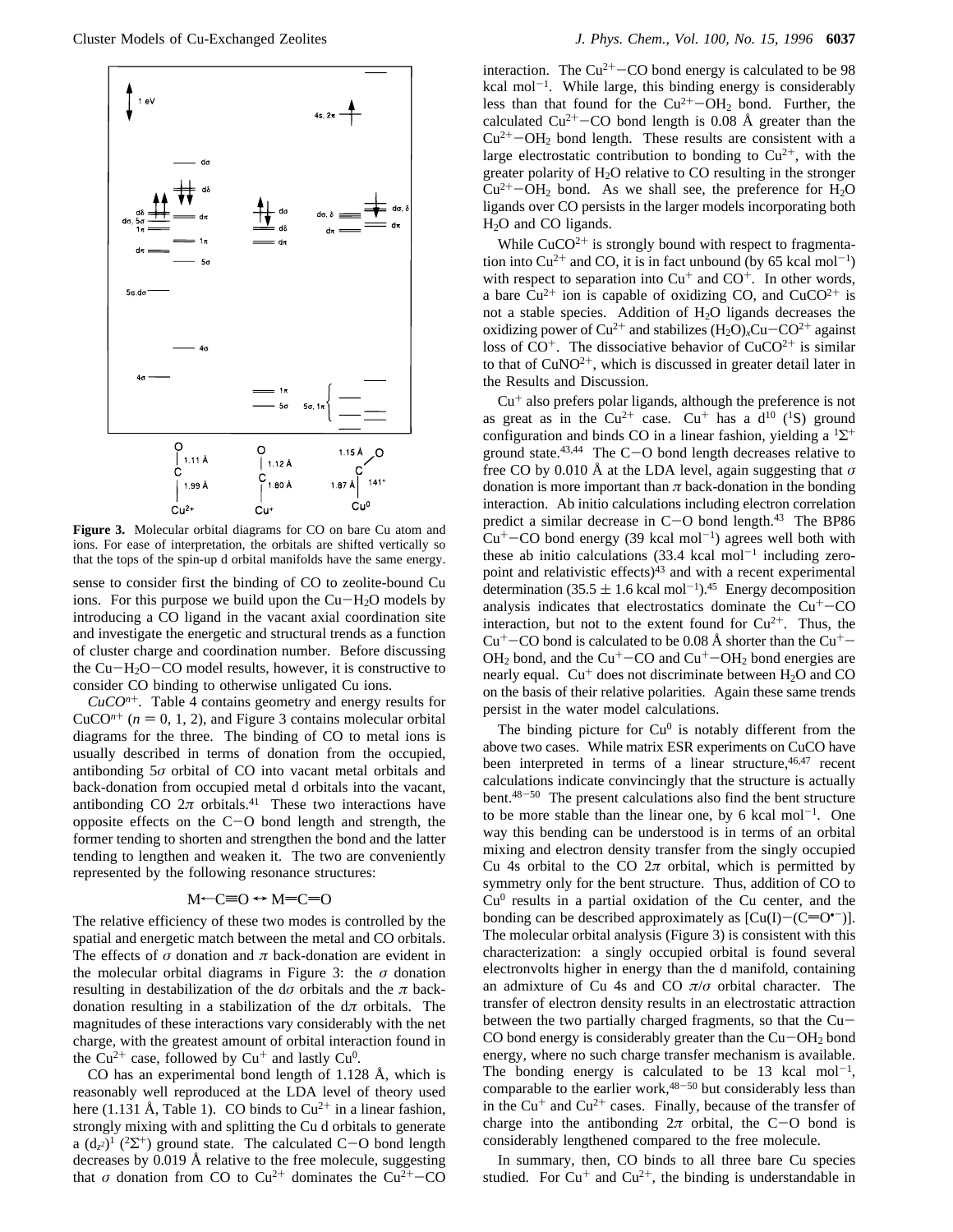**TABLE 4: Selected Geometric Parameters and Mulliken Charges [LSDA] and Binding Energies [BP86] of [Cu(H2O)***x***CO]***<sup>n</sup>*+ **Complexes**

|           | geometry <sup><i>a</i></sup> |       |        |          |            |       | Mulliken charge |                |                             |
|-----------|------------------------------|-------|--------|----------|------------|-------|-----------------|----------------|-----------------------------|
|           | $Cu-C$                       | $C-O$ | $Cu-O$ | $Cu-C-O$ | $O_H-Cu-C$ | Cu    | $\mathsf{C}$    | O <sub>C</sub> | binding energy <sup>b</sup> |
| $n=2^c$   |                              |       |        |          |            |       |                 |                |                             |
| $x=0$     | 1.987                        | 1.112 |        | 180.0    |            | 1.413 | 0.722           | $-0.135$       | $-97.8$                     |
| $x=1$     | 1.939                        | 1.111 | 1.894  | 177.4    | 163.5      | 1.141 | 0.624           | $-0.206$       | $-185.5$                    |
| $x = 2$   | 1.942                        | 1.115 | 1.900  | 180.0    | 111.0      | 1.016 | 0.575           | $-0.235$       | $-247.8$                    |
| $x = 3$   | 1.881                        | 1.117 | 1.992  | 180.0    | 108.7      | 0.862 | 0.556           | $-0.255$       | $-279.9$                    |
| $x = 4^d$ | 2.140                        | 1.119 | 2.025  | 180.0    | 103.6      | 0.767 | 0.522           | $-0.290$       | $-305.1$                    |
| $x=4^e$   | 1.872                        | 1.121 | 2.110  | 180.0    | 109.2      | 0.748 | 0.549           | $-0.271$       | $-299.0$                    |
| $n=1$     |                              |       |        |          |            |       |                 |                |                             |
| $x=0$     | 1.807                        | 1.121 |        | 180.0    |            | 0.866 | 0.425           | $-0.291$       | $-39.3$                     |
| $x=1$     | 1.784                        | 1.124 | 1.872  | 180.0    | 180.0      | 0.694 | 0.446           | $-0.319$       | $-81.7$                     |
| $x = 2$   | 1.793                        | 1.129 | 2.010  | 180.0    | 134.3      | 0.627 | 0.401           | $-0.345$       | $-99.0$                     |
| $x = 3$   | 1.793                        | 1.133 | 2.078  | 180.0    | 123.4      | 0.561 | 0.401           | $-0.365$       | $-113.0$                    |
| $x = 4$   | 1.796                        | 1.134 | 2.187  | 180.0    | 117.0      | 0.478 | 0.391           | $-0.377$       | $-111.7$                    |
| $n = 0$   |                              |       |        |          |            |       |                 |                |                             |
| $x = 0$   | 1.869                        | 1.151 |        | 140.7    |            | 0.102 | 0.318           | $-0.420$       | $-12.6$                     |
| $x=1$     | 1.853                        | 1.161 | 1.994  | 134.5    | 178.4      | 0.213 | 0.232           | $-0.465$       | $-18.0$                     |
| $x = 2$   | 1.851                        | 1.174 | 2.147  | 133.2    | 136.2      | 0.229 | 0.180           | $-0.480$       | $-20.4$                     |
| $x = 3$   | 1.823                        | 1.166 | 2.157  | 148.8    | 130.9      | 0.306 | 0.227           | $-0.482$       | $-17.2$                     |
|           |                              |       | 2.128  |          | 125.3      |       |                 |                |                             |
| $x = 4$   | 1.787                        | 1.147 | 2.249  | 164.2    | 103.7      | 0.467 | 0.352           | $-0.438$       | $-14.7$                     |
|           |                              |       | 2.212  |          | 123.6      |       |                 |                |                             |

*a* Distances in angstroms and angles in degrees. *b* Energy of reaction Cu<sup>n+</sup> +  $xH_2O + CO \rightarrow [Cu(H_2O)_xCO]^{n+}$ , in kcal mol<sup>-1</sup>. *c* Binding energy referenced to spherically averaged  $Cu^{2+}$  ion.  $d (x^2 - y^2)^1$  state.  $e (z^2)^1$  state.

terms of a primarily electrostatic interaction between CO and the Cu ion, with the more highly charged  $Cu^{2+}$  binding more strongly and more strongly perturbing the CO. For  $Cu<sup>0</sup>$ , the binding is best understood in terms of a Cu 4s to CO  $2\pi$  charge transfer and geometric reorganization of CO to accommodate the additional electron. In general, the binding energies increase with the Cu ion charge, but the *preference* for binding CO over  $H<sub>2</sub>O$  decreases with increasing Cu charge. Thus,  $Cu<sup>2+</sup>$  shows a strong preference for  $H_2O$  over CO,  $Cu^0$  prefers CO over  $H_2O$ , and  $Cu<sup>+</sup>$  exhibits an approximately equal affinity for CO and H2O. The CO bond length decreases with increasing Cu charge, suggesting that the CO vibrational frequencies should increase with increasing Cu charge. Such a trend has in fact been found for CO on silica-supported Cu, where distinct absorption peaks for CO bound to all three different oxidation states of Cu have been identified.<sup>51</sup>

*Cu(H2O)xCOn*<sup>+</sup> *Molecular and Electronic Structures.* With this background, it is simple to understand the interaction of CO with Cu ions bound to framework oxygen in a zeolite. Again, the model we use is that of a Cu ion coordinated to one or more water molecules, but now with the addition of a single CO ligand inserted in the axial position. As in the homoleptic  $Cu-H<sub>2</sub>O$  clusters above, symmetry constraints are imposed to provide a more realistic representation of the Cu-zeolite and Cu-CO interactions. Thus, the same caveats discussed above concerning optimization to local, symmetry-constrained energy extrema apply here.

The binding of CO to Cu complexes with one to four waters, i.e.,  $Cu(H_2O)_xCO^{n+}$  ( $x = 1-4$ ,  $n = 0-2$ ), has been investigated. For Cu<sup>+</sup> and Cu<sup>2+</sup> with  $x = 2-4$  water ligands,  $C_{xy}$  symmetry is assumed, with CO oriented along the principal axis of rotation and thus constrained to bind linearly to Cu. Test calculations indicate no tendency for CO to bend on these higher coordinate Cu sites. For  $x = 1$  (i.e., Cu bound to a single water or bridge oxygen) both linear  $(C_{2v}$ , with a planar H<sub>2</sub>O ligand) and bent (*Cs*, with a pyramidal water ligand) structures were considered, with  $Cu^+$  preferring the former and  $Cu^{2+}$  the latter. A bent structure is preferred in all cases for  $Cu<sup>0</sup>$ , as expected on the basis of the bare Cu results presented above. In our calculations, the CO is constrained to bend in the direction between adjacent

water ligands  $(x > 1)$  or between O-H vectors  $(x = 1)$ , to yield *Cs* complexes. Possible computational difficulties associated with the lower symmetry bent configurations are discussed at length later on in the context of the  $Cu(H<sub>2</sub>O)<sub>x</sub>NO<sup>n+</sup>$  complexes, which exhibit a greater tendency for bending. Figure 1 contains representative sketches of the model geometries used here.

The important structural parameters for the  $Cu(H<sub>2</sub>O)<sub>x</sub>CO<sup>n+</sup>$ systems are summarized in Table 4. Addition of an axially coordinated CO ligand increases the pyramidalization at the Cu center and tends to increase the Cu-OH2 bond distances. For instance, the Cu-O bond distances in  $Cu(H_2O)<sup>2+</sup>$  and Cu-<br>(H<sub>2</sub>O)<sub>2</sub><sup>+</sup> are 1.964 and 1.855 Å, respectively and these increase  $(H_2O)_2$ <sup>+</sup> are 1.964 and 1.855 Å, respectively, and these increase to 2.025 and 2.010 Å upon addition of a CO. Again, these optimal distances are not unreasonable with respect to the dimensions of possible coordination sites within ZSM-5.

The binding of CO to the water-ligated Cu ions is similar to that for the bare ions. Thus, in all the  $Cu(H<sub>2</sub>O)<sub>x</sub>CO<sup>2+</sup>$  clusters considered, the optimal  $C-O$  bond length is less than that of the free molecule, reflecting the importance of electrostatics and  $\sigma$  donation in the Cu<sup>2+</sup>-CO interaction. As H<sub>2</sub>O ligands are added, the  $Cu^{2+}$  ion becomes more electron rich and less able to accept electron density from CO, with the result that the  $C-O$ bond length increases and the Cu–C bond length decreases.

The molecular orbital descriptions of the  $Cu(H<sub>2</sub>O)<sub>x</sub>CO<sup>2+</sup>$ complexes indicate strong mixing between d orbitals of the  $Cu^{2+}$ ion with both H2O and CO orbitals, and the d orbital splitting patterns in these systems are complex. The molecular orbitals and Cu d orbital populations are consistent with the characterization of the systems as a  $Cu^{2+}$  ion plus weak donor ligands. For  $Cu^{2+}-CO$  clusters with up to three water ligands, the lowest energy state arises from singly occupying the Cu d*z*<sup>2</sup> orbital  $(taking the Cu-C axis as the z axis)$ . With four water ligands, the  $(x^2 - y^2)^1$  state drops slightly lower in energy than the  $(z^2)^1$ one. While the difference in energy between these two states is small because of the primarily antibonding character of these two high-lying d orbitals, the Cu-C and Cu-O bond lengths differ considerably in the two states. The geometric and energetic results for both states are included in Table 4.

Similar trends are found in the  $Cu(H<sub>2</sub>O)<sub>x</sub>CO<sup>+</sup>$  systems. As the number of coordinated waters increases, the C-O bond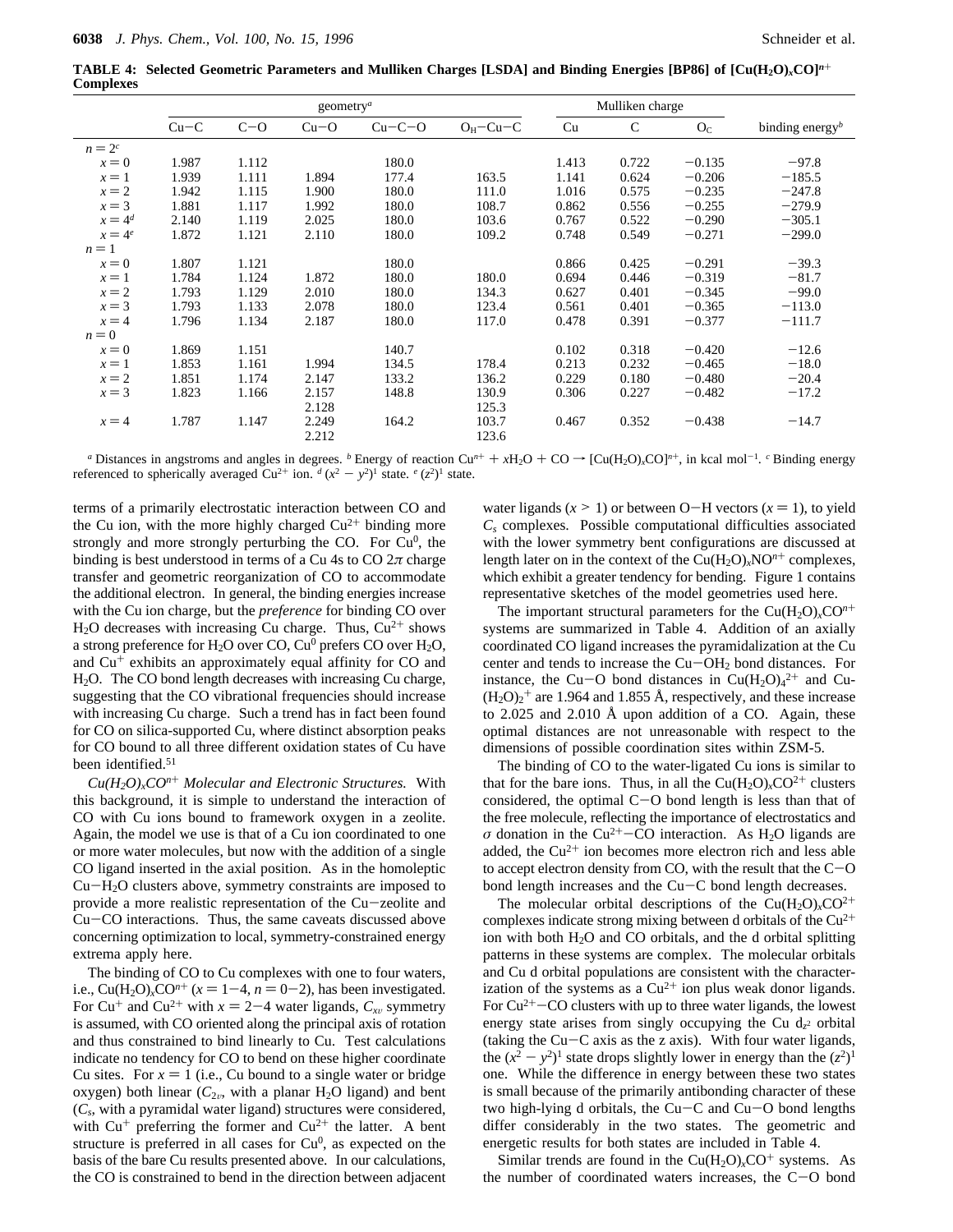Finally, the results for the  $Cu(H<sub>2</sub>O)<sub>x</sub>CO<sup>0</sup>$  clusters considered mirror those found for  $CuCO<sup>0</sup>$ . The CO ligand binds in a bent fashion, and the  $C-O$  bond length is considerably increased over the free molecule. In the water-ligated clusters, as in  $CuCO<sup>0</sup>$ , the bonding can best be described as a partial oxidation of the Cu atom to yield approximately a  $[Cu(I)-CO^{\bullet-}]$  complex, with the unpaired electron localized in an essentially CO 2*π* orbital. The ability of the CO molecule to oxidize the Cu atom increases as the number of waters increases, as reflected in the increase in charge and decrease in s orbital population on the Cu center and the decrease in Cu-C bond length.

Thus, the geometric and electronic results for the  $Cu(H<sub>2</sub>O)<sub>x</sub>$ - $CO<sup>n+</sup>$  clusters reinforce the conclusions drawn from the  $CuCO<sup>n+</sup>$ clusters: CO will bind on  $Cu^{2+}$ ,  $Cu^{+}$ , and  $Cu^{0}$  coordinated to additional water (or bridge oxygen) ligands. The CO bond lengths are modified by coordination of additional  $H_2O$  ligands to Cu, but the essential trends of decreasing CO bond length and increasing CO vibrational frequency with increasing Cu oxidation state hold true.

 $Cu(H<sub>2</sub>O)<sub>x</sub>CO<sup>n+</sup>$  *Bond Energies*. Table 4 also contains the binding energies for the Cu-CO complexes with respect to fragmentation into isolated Cu ions and H2O and CO ligands. As found in the case of the homoleptic water complexes, the total binding energy decreases in magnitude from  $Cu^{2+}$  to  $Cu^{+}$ to  $Cu<sup>0</sup>$ . In all cases the complexes are bound with respect to the fragments. The  $Cu<sup>0</sup>$  results are notable in that the total binding energies are markedly larger than in the  $Cu^{0}-H_{2}O$  cases. The increase in binding results from the partial oxidation of the  $Cu<sup>0</sup>$  atom by the bound CO and the resultant electrostatic attraction between the partially cationic Cu and the dipolar  $H_2O$ and CO ligands.

The third column of Table 3 contains the binding energies for dissociation of the Cu(H<sub>2</sub>O)<sub>*x*</sub>CO<sup>*n*+</sup> clusters into Cu(H<sub>2</sub>O)<sub>*x*</sub><sup>*n*+</sup> and CO. The effect of BSSE on the  $Cu(H_2O)_4^+$  – CO and Cu-<br>(H<sub>2</sub>O)<sup>2+</sup> – CO bond energies is estimated by the counterpoise  $(H_2O)_4^{2+}$  – CO bond energies is estimated by the counterpoise<br>method to be 2.2 and 2.5 kcal mol<sup>-1</sup> respectively. As with method to be 2.2 and 2.5 kcal mol<sup> $-1$ </sup>, respectively. As with the water binding energies, this error is negligible for the present purposes, and BSSE is ignored in the results reported here.

A number of interesting trends are apparent from the CO binding energy results. As with the total binding energy, the CO binding energy is largest for  $Cu^{2+}$  and decreases for  $Cu^{+}$ and  $Cu^0$ . In the first case, the  $(H_2O)_xCu^{2+}-CO$  bond energy is large for small x but falls off rapidly as *x* increases. The binding to  $Cu^{2+}$  is primarily electrostatic in character, and  $Cu^{2+}$  ion shows a strong preference for binding to the more highly polar H2O ligands than to CO. As the coordination number of the ion increases and its ability to attract polar ligands decreases, the energetic preference for  $H_2O$  over CO decreases but is still present even at the highest coordination numbers considered here. As alluded to above, separation into  $(H_2O)_xCu^+$  and  $CO^+$ fragments also becomes thermodynamically unfavorable as *x* increases beyond 1. These results suggest that a  $Cu^{2+}$  ion will prefer to fill its coordination shell with  $H_2O$  (or bridge oxygen) ligands rather than with CO and that CO will not be able to

displace a H<sub>2</sub>O (or bridge oxygen) ligand from  $Cu^{2+}$ . The presence of CO should not alter the preference of  $Cu^{2+}$  ions for high-coordination sites within a zeolite.

In contrast,  $Cu^+$  is much less discriminating between  $H_2O$ and CO in its binding preferences. For lower coordination numbers, the  $Cu<sup>+</sup>-CO$  and  $Cu<sup>+</sup>-OH<sub>2</sub>$  binding energies are nearly the same. As the coordination number increases, both binding energies decrease, in particular in a discontinuous jump from two-coordinate  $Cu(H<sub>2</sub>O)<sup>+</sup>-L$  to three-coordinate Cu- $(H_2O)_2^+$  – L. Unlike Cu<sup>2+</sup>, when Cu<sup>+</sup> is bound to two or more<br>H<sub>2</sub>O ligands it has a slightly greater affinity for CO than it H2O ligands, it has a slightly greater affinity for CO than it does for additional  $H_2O$  coordination. The results suggest that  $Cu<sup>+</sup>$  can more readily accommodate both CO and H<sub>2</sub>O (or bridge oxygen) ligands in its coordination sphere and that CO should be able to displace  $H_2O$  (or bridge oxygen) from a zeolite-coordinated Cu<sup>+</sup> ion. This qualitative difference between  $Cu^{2+}-CO$  and  $Cu^{+}-CO$  binding is in accord with the common wisdom that  $Cu^+$  will bind CO while  $Cu^{2+}$  will not. In fact, the results show that both  $Cu<sup>+</sup>$  and  $Cu<sup>2+</sup>$  do bind CO, but that  $Cu<sup>2+</sup>$  binds oxygen-containing ligands more strongly yet, and that these other ligands block addition of CO to the  $Cu^{2+}$ coordination sphere.

Finally, the  $Cu^{0}-CO$  bond energy is essentially invariant to the number of attached  $H_2O$  ligands and is consistently greater than the  $Cu^{0}-OH_{2}$  bond energies in the homoleptic  $Cu^{0}-H_{2}O$ complexes. CO does bind to  $Cu<sup>0</sup>$ . While the addition of  $H<sub>2</sub>O$ ligands does not significantly alter the  $Cu<sup>0</sup>-CO$  bond energy, the presence of the CO ligands does modify the  $Cu^{0}-OH_{2}$  bond energies. For instance, the dissociation energy of  $Cu(H<sub>2</sub>O)<sub>2</sub>$ from Table 2 is 0.3 kcal mol<sup>-1</sup>, so that the two  $H_2O$  ligands are only weakly bound. In contrast, the energy to remove both  $H_2O$ ligands from  $Cu(H<sub>2</sub>O)<sub>2</sub>CO$  can be calculated from Table 4 to be 7.9 kcal mol<sup> $-1$ </sup>. While not great, this difference does indicate that  $CuCO<sup>0</sup>$  has a greater affinity for  $H<sub>2</sub>O$  ligands than does  $Cu<sup>0</sup>$  alone. Again, the increased binding is a result of the partial oxidation of  $Cu<sup>0</sup>$  brought about by coordination with CO and the electrostatic attraction between the partially cationic Cu center and the dipolar H2O ligands that results. Addition of one or more  $H_2O$  ligands to  $Cu(H_2O)_2CO$  is energetically unfavorable, however, and if such a system does exist, it will have very low coordination. These results suggest that, while monodispersed  $Cu^0$  is not likely to be stable within a zeolite, monodispersed CuCO<sup>0</sup> may have a weak but favorable binding interaction with a small number of framework oxygens and may have some stability.

**III.**  $Cu(H_2O)_xNO^{n+}$  **Models.** Understanding the interaction of NO with Cu sites in Cu-ZSM-5 is an important step toward understanding the activity of Cu-ZSM-5 in the decomposition and selective catalytic reduction reactions of NO. While the binding of a closed-shell CO ligand to a metal center is wellunderstood, NO, which differs from CO by the addition of an unpaired electron to the  $2\pi$  shell, binds in a more complex fashion.22 Traditionally, NO has been thought to interact with metal centers in two distinct modes. In the "linear" mode, the bonding is described in terms of a one-electron donation from NO to a metal center to form a formally  $NO<sup>+</sup>$  ligand, which is isoelectronic with and binds in a fashion analogous to CO. In the "bent" mode, NO accepts an electron from a metal center to form a formally NO- ligand, which is isoelectronic with and binds in a fashion analogous to  $O<sub>2</sub>$ .<sup>52</sup> The existence of both linear and bent NO coordination modes is well established, $22$ but given the prominent covalent character of M-NO bonding, the assignment of formal metal oxidation states to M-NO complexes is now recognized to be ambiguous and potentially misleading.22,53 Rather, Enemark and Feltham have proposed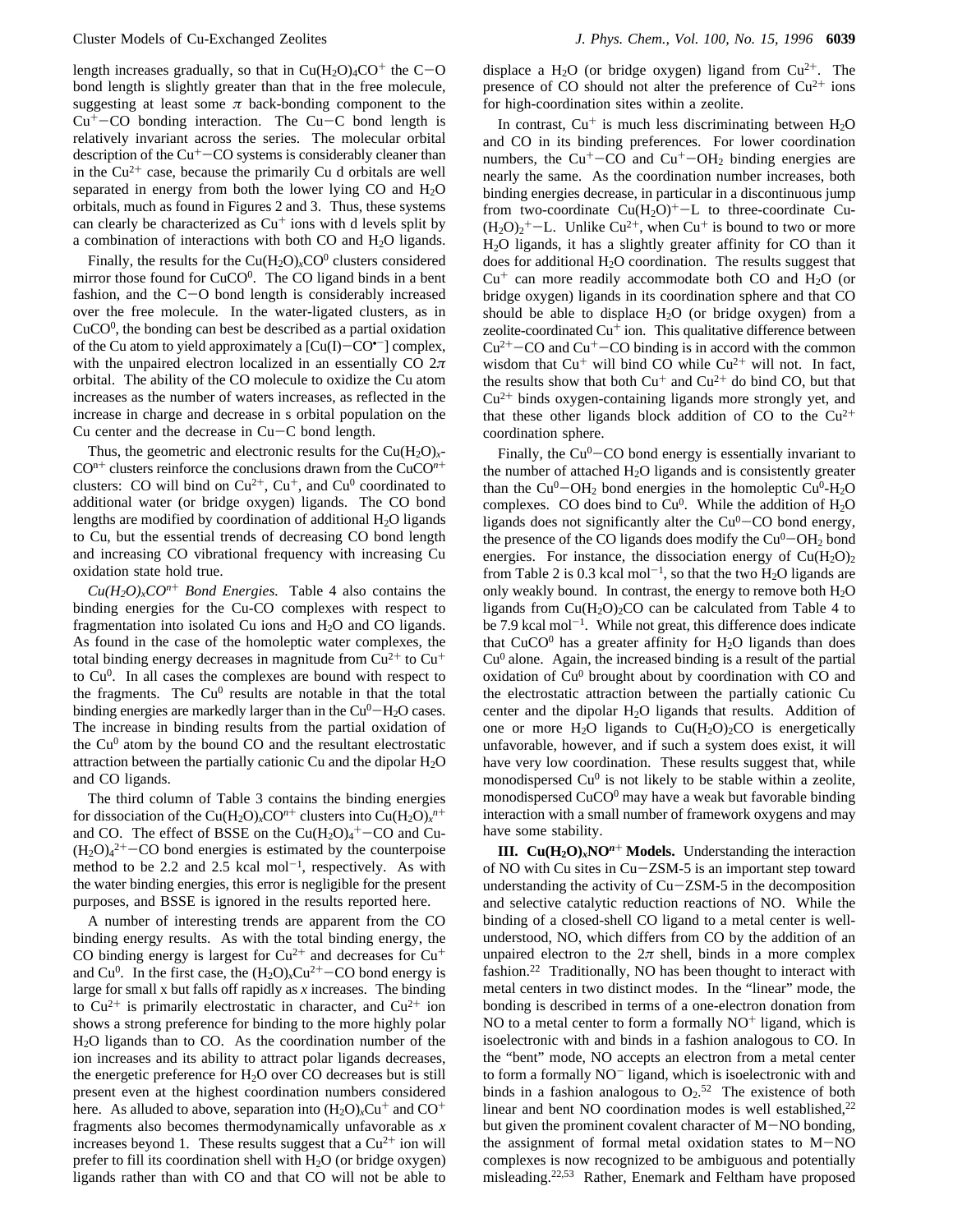

**Figure 4.** Molecular orbital diagrams for NO on bare Cu atom and ions. For ease of interpretation, the orbitals are shifted vertically so that the tops of the spin-up d orbital manifolds have the same energy.

a terminology in which the MNO moiety is treated as a whole and characterized by the sum of the number of metal d electrons plus one for each bound NO ligand.<sup>53</sup> Nonetheless, the use of the oxidation state terminology with respect to the Cu-NO interaction in Cu-ZSM-5 catalysts is widespread, and it is worthwhile to attempt to make a connection with this usage.

Discrete, well-characterized Cu-NO complexes are quite rare,  $22,54$  and a theoretical description of the Cu-NO interaction is available for only one model system.<sup>54</sup> We proceed here as in the CO case, by first examining the bonding in simple triatomic CuNO<sup>n+</sup> complexes ( $n = 0-2$ ) and then proceeding to the inclusion of  $H_2O$  ligands as models of coordination to zeolite bridge oxygens.

 $CuNO<sup>n+</sup>$ . Table 4 contains LSDA geometry and BP86 energy results for CuNO<sup>n+</sup> ( $n = 0, 1, 2$ ), and Figure 4 contains molecular orbital diagrams for the three. Using the notation of Enemark and Feltham, these systems are described as  ${C<sub>u</sub>NO<sub>1</sub><sup>10</sup>}$ ,  ${CuNO}<sup>11</sup>$ , and  ${CuNO}<sup>12</sup>$ , respectively.<sup>53</sup> These electron counts are unusually large for nitrosyl complexes, and thus the bonding in the systems is expected to be somewhat unusual. Based on the qualitative discussion above,  $CuNO<sup>3+</sup>$ , which is isoelectronic with  $CuCO<sup>2+</sup>$  and can be described qualitatively as  $Cu^{2+}-N\equiv O^+$  or  ${CuNO}^9$ , might also seem a molecule worth consideration. Electrostatic repulsion is very large in  $CuNO<sup>3+</sup>$ , however, and the system is unbound with respect to  $Cu^{2+}$  and NO<sup>+</sup> at the LSDA level. We do not consider CuNO<sup>3+</sup> in detail here, but do return to the question of the stability of the  ${CuNO}^9$  system later in the Results and Discussion.

The LSDA optimized bond length of free NO  $(1.154 \text{ Å})$ compares favorably with the experimental value (1.151 Å, Table 1). As with CO, NO binds to  $Cu^{2+}$  in a linear fashion, with the N-O bond length decreasing to 1.137 Å. CuNO<sup>2+</sup> is isoelectronic with CuCO<sup>+</sup> and like the latter has a  ${}^{1}\Sigma^{+}$  ground state. As shown in Figure 4, the electronic structure of  $CuNO<sup>2+</sup>$ is characterized by distinct filled NO and Cu d manifolds, with the latter more than 2 eV lower in energy than the vacant NO  $2\pi$  manifold. The d orbitals are split, with the d $\pi$  orbitals stabilized below the other d orbitals. Thus, the bonding in  $CuNO<sup>2+</sup> closely resembles the "linear" bonding model described$ above: an electron is transferred from NO to the  $Cu^{2+}$  (d<sup>9</sup>) center, yielding a bonding situation that can be approximately represented as  $\text{[Cu(I)–(N\equiv O^+)]}$ . NO<sup>+</sup> is a stronger  $\pi$  acid than CO, and the NO 2*π* orbitals mix with and split off the Cu d*π* pair. This same description of the  ${CuNO}^{10}$  system holds when H2O ligands are added to the model.

The calculated  $Cu^{2+}-NO$  bond energy  $(-158 \text{ kcal mol}^{-1})$ is considerably larger than that of either  $Cu^{2+}-OH_2$  or  $Cu^{2+}-$ CO, presumably because of the large covalent component in the interaction. The strong interaction suggests that  $Cu^{2+}$  within a zeolite may have a high affinity for NO. In fact, a relatively high-frequency feature in the infrared spectrum of "oxidized" Cu-ZSM-5 treated with NO has been assigned to NO bound on  $Cu^{2+},$ <sup>55,56</sup> and it has been argued that this adsorption process is a critical step in the NO decomposition reaction.15 However, much like  $CuCO^{2+}$ , while the  $Cu^{2+}-NO$  bond is quite stable with respect to homolytic cleavage, it is unstable with respect to separation into  $Cu^+$  and  $NO^+$  fragments, by 106.5 kcal mol<sup>-1</sup> at the BP86 level using the LDA geometries. Combined with the  $Cu^{2+}-NO$  bond energy, reduction of  $Cu^{2+}$  by NO is found to be exothermic by 264 kcal mol<sup> $-1$ </sup> in the gas phase, compared with the experimental result (based on gas-phase heats of formation at 0 K) of 254 kcal mol<sup>-1.57</sup> While a very small  $($  < 1 kcal mol<sup>-1</sup>) barrier to dissociation exists at the LDA level, optimization of the geometry at the BP86 level yields a barrierless separation into  $Cu<sup>+</sup>$  and  $NO<sup>+</sup>$  fragments. The instability of the  $Cu^{2+}-NO$  bond to heterolytic cleavage is unsurprising given the description of the bonding in terms of a charge transfer from NO to  $Cu^{2+}$  and the expected electrostatic repulsion of the two resultant cationic fragments. This instability is sharply reduced when H2O ligands are added to the model, thus delocalizing the positive charge on the  $Cu<sup>+</sup>$  fragment, and it may disappear completely in more realistic models of zeolite systems. Nonetheless, the results suggest that NO may serve as a reductant for  $Cu^{2+}$  in zeolites, and this possibility should be recognized when considering possible mechanisms of NO decomposition and selective reduction.

 $CuNO<sup>+</sup>$  is isoelectronic with CuCO and, like the latter, adopts a bent geometry with a  ${}^{2}A'$  ground state.<sup>58</sup> The bent state is 8.9 kcal mol<sup>-1</sup> more stable than a linearly constrained  $(^{2} \Pi)$  one at the BP86 level. The bending in the 2A′ state is severe (LSDA  $\angle$ Cu-N-O = 127.5°), and the N-O bond length is just 0.02 Å less than that in the free molecule. A recent ab initio (coupled cluster with a small basis set) investigation of  $CuNO<sup>+</sup>$  finds the same qualitative geometric trends, although all bond lengths are larger and the bending is smaller.<sup>58</sup> As shown in Figure 4, the electronic structure of  $CuNO<sup>+</sup>$  is derived from that of CuNO<sup>2+</sup> by the addition of a single electron into the NO  $2\pi$ manifold. As with CuCO, rehybridization of the 2*π* orbital with the Cu 4s provides the driving force for bending of  $CuNO^{+}$ . The bonding situation can be conveniently represented as  $[Cu(1)-2(N=0^{\circ})]$ , where the superscript 2 (doublet) notation<br>is used to emphasize that the unpaired electron is largely is used to emphasize that the unpaired electron is largely localized on NO, in this case in an in-plane hybrid orbital. If  $CuNO<sup>+</sup>$  is imagined as arising from the interaction of a  $Cu<sup>+</sup>$ cation with NO, the Cu center is neither oxidized nor reduced by the NO ligand, and the bonding is best described as a simple dative electron pair donation from NO to the Cu center, supplemented by back-donation from Cu to the vacant orbital of NO 2*π* origin. This same description has been used for the bonding of an amine-coordinated  ${CuNO}^{11}$  system,<sup>54</sup> and as we will show it is also appropriate for the  $H<sub>2</sub>O$ -ligated models. The geometric and electronic structure results suggest that NO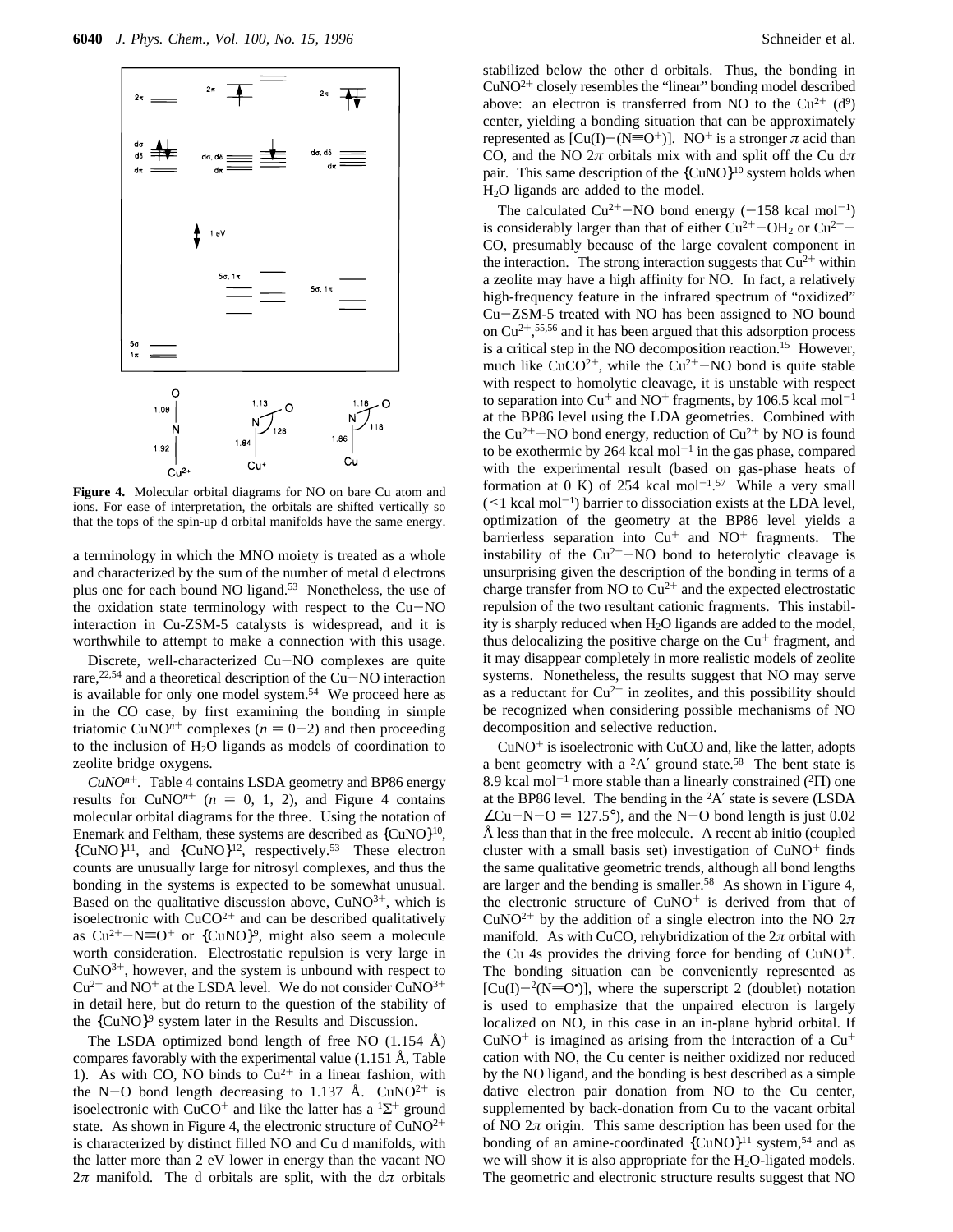adsorbed on  $Cu<sup>+</sup>$  within a zeolite should have a lower frequency stretch than that found for  $Cu^{2+}$ . Such a correlation has been observed.55

The  $Cu<sup>+</sup>-NO$  bond energy is 33 kcal mol<sup>-1</sup> at the BP86 level, slightly larger than that found in the earlier ab initio work.58 This binding energy is much less than that found for  $Cu^{2+}-NO$ , but unlike CuNO<sup>2+</sup>, CuNO<sup>+</sup> is stable to separation into fragments such as Cu and  $NO^+$ . The  $Cu^+$ -NO bond energy is also slightly less (by 6 kcal mol<sup>-1</sup>) than that found for  $Cu<sup>+</sup>-OH<sub>2</sub>$  and  $Cu<sup>+</sup>-CO$ , but the difference between these three is not great. Unlike  $Cu^{2+}$ ,  $Cu^{+}$  does not strongly discriminate between  $H_2O$ , CO, and NO, suggesting that the nature of the interaction between  $Cu<sup>+</sup>$  and the three ligands is similar.

 $CuNO<sup>0</sup>$  is the only member of the  $CuNO<sup>n+</sup>$  series that has been directly observed experimentally, in an Ar matrix isolation experiment.<sup>59</sup> CuNO<sup>0</sup> adopts a bent geometry and has a  ${}^{1}A'$ ground state, but with a  ${}^{3}A''$  state only 2.0 kcal mol<sup>-1</sup> higher in energy at the BP86 level. Linearly constrained  ${}^{3}\Sigma^{-}$  and  ${}^{3}\Pi$ states are both approximately 18 kcal mol<sup> $-1$ </sup> higher in energy. The bending in the <sup>1</sup>A' ground state (LDA  $\angle$ Cu-N-O = 118.4°) is even more severe than that in CuNO<sup>+</sup>, and the N-O bond length is 0.02 Å greater than in the free molecule. Again, the same general geometric trends have been found in the ab initio calculations, with only a slightly larger  $(5.5 \text{ kcal mol}^{-1})$ singlet-triplet splitting.<sup>58</sup> The bond length variation is also consistent with the available spectroscopic information.59 From Figure 4, the electronic structure of  $CuNO<sup>0</sup>$  can be qualitatively derived from that of  $CuNO<sup>+</sup>$  by the addition of a second electron into the NO  $2\pi$  derived orbitals, either spin-paired (<sup>1</sup>A') in an in-plane, N-centered orbital derived from the NO  $2\pi$  set or spinparallel  $({}^3$ A") in the orthogonal in-plane and out-of-plane NO 2 $\pi$ -derived orbitals. Thus, the bonding situation for  $\{CuNO\}^{12}$ can be represented approximately as  $\text{[Cu(I)-}^{1,3}(N=O^-)]$ , with the unpaired electron density in the triplet case largely localized on NO. If CuNO<sup>0</sup> is imagined as being formed from an isolated Cu atom and an NO ligand, the Cu atom is oxidized by one electron by NO, and the  $CuNO<sup>0</sup>$  bonding resembles the "bent" model described above. The highest lying orbitals of CuNO are not pure ligand in character, as bending introduces mixing between the NO  $2\pi$  and the Cu 4s orbitals, and the one-electron transfer model is of course only an approximate, but useful, description.

The charge transfer bonding model suggests some electrostatic contribution to the bonding in CuNO. The calculated Cu-NO bond energy is 24 kcal mol<sup>-1</sup> at the BP86 level, again somewhat larger than the earlier ab initio work. <sup>58</sup> The bond energy is only 9 kcal mol<sup>-1</sup> less than that found for  $Cu^+$ -NO and is greater by 11 and 21 kcal mol<sup>-1</sup> than that found for  $Cu-CO$ and  $Cu$ -OH<sub>2</sub>, respectively. Thus, the Cu-NO bond is predicted to be fairly robust, as the limited experimental results suggest.59

In summary, then, NO is found to bind to Cu in  $CuNO^{2+}$ ,  $CuNO<sup>+</sup>$ , and  $CuNO<sup>0</sup>$ . In each case, the binding is best understood in terms of a Cu(I) species interacting with either  $NO^+$ , NO radical, or  $NO^-$  (singlet or triplet), respectively. Thus, definition of a Cu oxidation state in a nitrosyl complex is ambiguous, and it is preferable to identify these as  ${CuNO}^{10}$ ,  ${CuNO}^{11}$ , and  ${CuNO}^{12}$ . The N-O bond lengths increase across the series as electrons are added into the formally NO  $2\pi$  antibonding orbital, and the N-O vibrational frequencies are expected to decrease commensurately. All three species are bound with respect to loss of NO, with  $CuNO^{2+}$  having the largest binding energy and  $CuNO<sup>+</sup>$  and  $CuNO<sup>0</sup>$  having much less. Further, both  $Cu^{2+}$  and  $Cu^{0}$  have a strong preference for binding NO over  $H_2O$  or CO, while  $Cu^+$  shows almost an equal affinity for CO, NO, and H<sub>2</sub>O. Finally, while  $CuNO^{2+}$  is

strongly bound with respect to loss of NO, it is unbound with respect to loss of NO<sup>+</sup>, and reduction of  $Cu^{2+}$  by NO is a highly exothermic process. The same qualitative behavior is found when H<sub>2</sub>O ligands are included in the model, as we now show.

 $Cu(H<sub>2</sub>O)<sub>x</sub>NO<sup>n+</sup> Molecular and Electronic Structures.$  The models of NO coordination within Cu-exchanged zeolites are analogous to those used above in the CO case: bridge oxygens are modeled by water ligands arranged approximately equatorially about Cu, with the NO ligand added axially. The model systems include  $Cu(H_2O)_xNO^{n+}$  ( $x = 1-4$ ,  $n = 0-2$ ). In virtually all cases, both linear  $(C_{xv}, x > 1)$  and bent  $(C_s)$ coordinations of the NO ligand have been examined. The lower symmetry of the bent systems causes two problems in calculating structures and relative energies that need to be addressed. First, in most of the  $Cu(H_2O)<sub>x</sub><sup>n+</sup>$  and  $Cu(H_2O)<sub>x</sub>CO<sup>n+</sup>$  model compounds already discussed, symmetry was used to constrain the system to a "zeolite-like"  $C_{xy}$  coordination geometry, i.e., pseudoplanar  $[Cu(H<sub>2</sub>O)<sub>x</sub><sup>n+</sup>]$  or pseudopyramidal  $[Cu(H<sub>2</sub>O)<sub>x</sub>$ - $CO<sup>n+</sup>$ ]. In bent systems, symmetry constraints alone cannot ensure optimization to a pseudopyramidal structure, and care must be taken during the optimization process to locate a local minimum that is a reasonable approximation to the desired model geometry. Second, an unbiased comparison of the energies of optimized linear and bent systems is difficult, because the latter may be artificially stabilized relative to the former by the additional relaxation of the  $H_2O$  ligands permitted in the reduced symmetry. Thus, in all cases examined for Cu-  $(H_2O)_xNO^{n+}$ , a bent, lower symmetry structure can be found that is lower in energy than the linear, higher symmetry counterpart, but whether the lower energy is truly a consequence of allowing the NO to bend or is simply an artifact of the model is not always clear.

Because of these additional complications, we construct the  $Cu(H<sub>2</sub>O)<sub>x</sub>NO<sup>n+</sup>$  model systems as follows. For the Cu<sup>0</sup> and Cu<sup>+</sup> cases, where the bare Cu results clearly indicate the tendency for NO to bend, we report results for both linear and bent NO coordination on the water models. The linear and bent systems tend to be energetically and structurally similar, and both coordination modes may be important for these electron counts. The geometries chosen for bent NO are the same as those discussed for CO: NO is constrained to bend in the direction "between" the Cu-O bond vectors (for  $x \ge 1$ ) or between the O-H vectors (for  $x = 1$ ), under the constraint of  $C_s$  symmetry. For the  $Cu^{2+}$  case, the choice of model geometries to report is less clear. Again, both linear and bent structures can be obtained. The largest energetic difference between linear and bent geometries occurs with  $Cu(H<sub>2</sub>O)<sub>4</sub>NO<sup>2+</sup>$ , where the fully relaxed bent structure is more stable than the linear one by 11 kcal mol<sup>-1</sup> at the LDA level. However, constraining the Cu- $(H<sub>2</sub>O)<sub>4</sub>$  structure to the  $C<sub>4v</sub>$  geometry while allowing the NO to bend reduces the difference to only 3.5 kcal mol<sup>-1</sup>. In the lower coordinate structures, the bent geometry is similarly preferred over the linear one, but bending is accompanied by large relaxations of the  $Cu(H<sub>2</sub>O)<sub>x</sub>$  structure. Because the direct contribution of NO bending to the stabilization is difficult to unravel, and because the energetic differences are too small to bear on the qualitative discussion, we only report results for linearly coordinated NO on  $Cu^{2+}$ . All these model geometries are presented in Figure 1.

The important structural parameters for the  $Cu(H<sub>2</sub>O)<sub>x</sub>NO<sup>n+</sup>$ complexes are summarized in Table 5. The general features of NO coordination are similar to CO coordination: addition of an NO ligand increases both the pyramidalization angle at the Cu center and the Cu-O bond distances, irrespective of the overall cluster charge. In the  $Cu<sup>+</sup>$  and  $Cu<sup>0</sup>$  complexes, only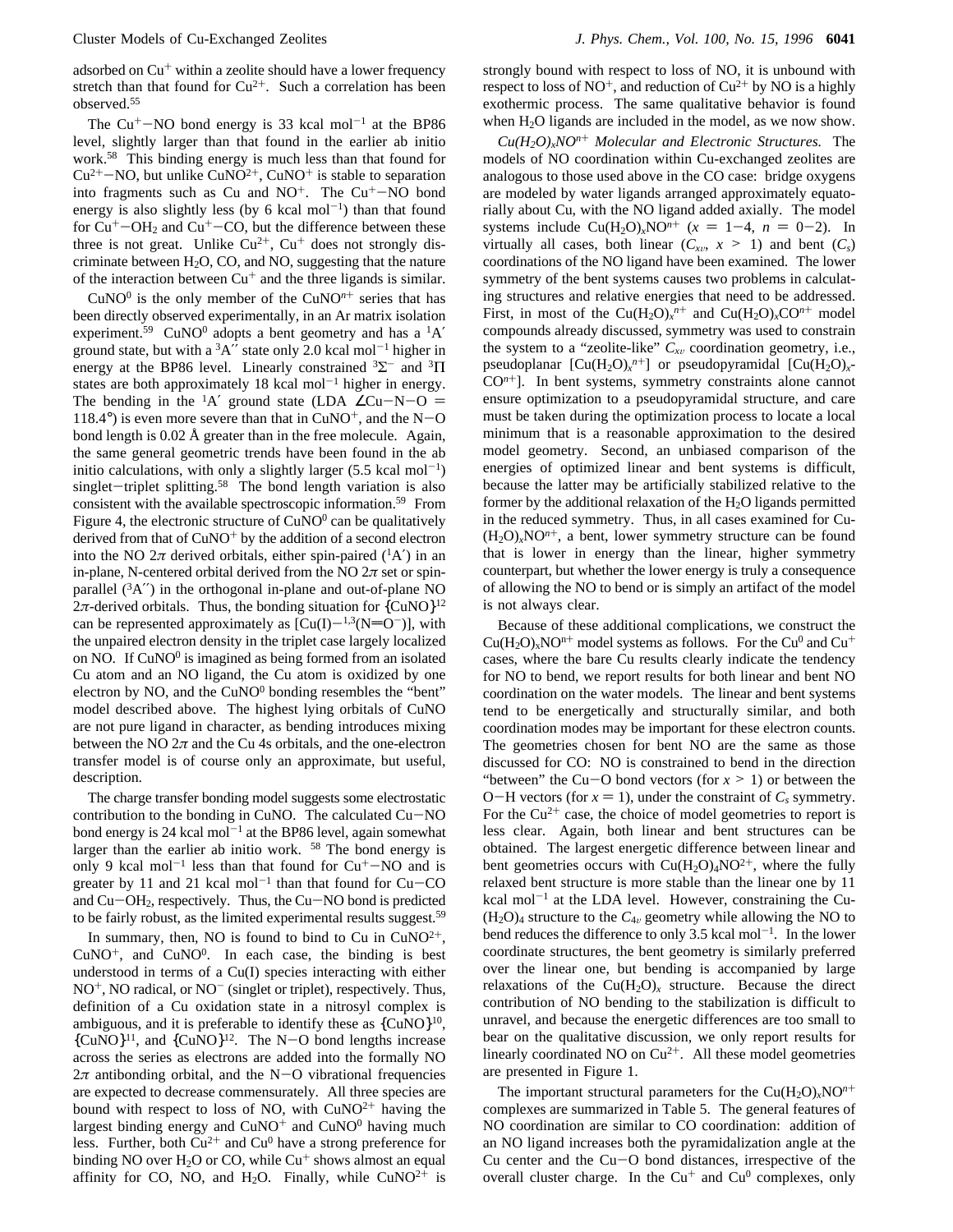**TABLE 5: Selected Geometric Parameters and Mulliken Charges [LSDA] and Binding Energies [BP86] of [Cu(H2O)***x***NO]***<sup>n</sup>*+ **Complexes**

|           |                      | geometry <sup><i>a</i></sup> |       |        |          |           | Mulliken charge |          |          |                                          |
|-----------|----------------------|------------------------------|-------|--------|----------|-----------|-----------------|----------|----------|------------------------------------------|
|           | state                | $Cu-N$                       | $N-O$ | $Cu-O$ | $Cu-N-O$ | $OH-Cu-N$ | Cu              | N        | $O_N$    | binding energy <sup><math>b</math></sup> |
| $n = 2^c$ |                      |                              |       |        |          |           |                 |          |          |                                          |
| $x = 0$   | $1\Sigma^+$          | 1.917                        | 1.079 |        | 180.0    |           | 1.275           | 0.611    | 0.114    | $-158.0$                                 |
| $x=1$     | $^1A_1$              | 1.755                        | 1.088 | 1.837  | 180.0    | 180.0     | 1.141           | 0.505    | 0.068    | $-226.0$                                 |
| $x = 2$   | $^1A_1$              | 1.781                        | 1.095 | 1.939  | 180.0    | 131.3     | 1.050           | 0.461    | 0.016    | $-270.9$                                 |
| $x = 3$   | $\mathrm{^{1}A}_{1}$ | 1.740                        | 1.102 | 1.998  | 180.0    | 122.3     | 0.947           | 0.394    | $-0.029$ | $-304.6$                                 |
| $x = 4$   | $\mathrm{^{1}A_{1}}$ | 1.756                        | 1.103 | 2.081  | 180.0    | 113.9     | 0.839           | 0.409    | $-0.041$ | $-316.2$                                 |
| $n=1$     |                      |                              |       |        |          |           |                 |          |          |                                          |
| $x = 0$   | $^{2}\Pi$            | 1.795                        | 1.143 |        | 180.0    |           | 0.960           | 0.206    | $-0.166$ | $-24.6$                                  |
| $x=1$     | ${}^2B_2$            | 1.737                        | 1.147 | 1.852  | 180.0    | 180.0     | 0.816           | 0.194    | $-0.195$ | $-71.2$                                  |
| $x = 2$   | ${}^2B_1$            | 1.744                        | 1.154 | 1.991  | 180.0    | 132.8     | 0.748           | 0.153    | $-0.237$ | $-92.8$                                  |
| $x = 3$   | $E^2$                | 1.784                        | 1.159 | 2.077  | 180.0    | 122.3     | 0.631           | 0.179    | $-0.269$ | $-104.2$                                 |
| $x = 4$   | $E^2$                | 1.778                        | 1.161 | 2.148  | 180.0    | 114.1     | 0.597           | 0.163    | $-0.286$ | $-105.6$                                 |
| $x = 0$   | 2A'                  | 1.844                        | 1.137 |        | 127.5    |           | 0.865           | 0.252    | $-0.117$ | $-33.4$                                  |
| $x=1$     | 2A'                  | 1.778                        | 1.150 | 1.885  | 135.5    | 176.1     | 0.784           | 0.205    | $-0.172$ | $-73.6$                                  |
| $x = 2$   | 2A'                  | 1.792                        | 1.158 | 1.997  | 134.7    | 133.1     | 0.731           | 0.153    | $-0.219$ | $-94.7$                                  |
| $x = 3$   | 2A'                  | 1.792                        | 1.162 | 2.056  | 142.5    | 119.8     | 0.657           | 0.157    | $-0.256$ | $-105.5$                                 |
|           |                      |                              |       | 2.041  |          | 121.6     |                 |          |          |                                          |
| $x = 4$   | 2A'                  | 1.836                        | 1.167 | 2.185  | 127.6    | 111.2     | 0.586           | 0.156    | $-0.262$ | $-110.6$                                 |
|           |                      |                              |       | 2.158  |          | 116.4     |                 |          |          |                                          |
| $n = 0$   |                      |                              |       |        |          |           |                 |          |          |                                          |
| $x = 0$   | $3\Sigma^-$          | 1.721                        | 1.213 |        | 180.0    |           | 0.518           | $-0.104$ | $-0.414$ | $-6.1$                                   |
| $x=1$     | ${}^3A_2$            | 1.719                        | 1.215 | 1.881  | 180.0    | 180.0     | 0.397           | $-0.090$ | $-0.442$ | $-32.3$                                  |
| $x = 2$   | ${}^3A_2$            | 1.730                        | 1.222 | 2.087  | 180.0    | 137.9     | 0.367           | $-0.097$ | $-0.467$ | $-35.1$                                  |
| $x = 3$   | ${}^3A_1$            | 1.753                        | 1.222 | 2.199  | 180.0    | 128.5     | 0.315           | $-0.074$ | $-0.486$ | $-39.2$                                  |
| $x = 4$   | ${}^3A_1$            | 1.783                        | 1.225 | 2.282  | 180.0    | 111.4     | 0.312           | $-0.080$ | $-0.476$ | $-36.0$                                  |
| $x = 0$   | $\mathrm{^1A'}$      | 1.858                        | 1.177 |        | 118.4    |           | 0.202           | 0.078    | $-0.280$ | $-25.9$                                  |
| $x=1$     | 3A''                 | 1.770                        | 1.217 | 1.917  | 132.9    | 177.5     | 0.398           | $-0.082$ | $-0.404$ | $-38.3$                                  |
| $x = 2$   | $^3A^{\prime\prime}$ | 1.786                        | 1.226 | 2.101  | 132.5    | 136.7     | 0.398           | $-0.106$ | $-0.436$ | $-38.3$                                  |
| $x = 3$   | $\mathrm{^3A}''$     | 1.789                        | 1.228 | 2.178  | 134.9    | 130.6     | 0.378           | $-0.092$ | $-0.451$ | $-38.5$                                  |
|           |                      |                              |       | 2.202  |          | 130.4     |                 |          |          |                                          |
| $x=4$     | 3A''                 | 1.811                        | 1.228 | 2.327  | 136.0    | 124.5     | 0.336           | $-0.080$ | $-0.454$ | $-39.9$                                  |
|           |                      |                              |       | 2.324  |          | 115.2     |                 |          |          |                                          |

*a* Distances in angstroms and angles in degrees. *b* Energy of reaction  $[Cu(H_2O)_xNO]^{n+} \rightarrow Cu^{n+} + xH_2O + NO$ , in kcal mol<sup>-1</sup>. *c* Binding energy referenced to spherically averaged  $Cu^{2+}$  ion.

minor structural relaxation is observed upon allowing NO to bend. Again, the structural results are not inconsistent with the expected dimensions of coordination sites within zeolites, such as ZSM-5.

The bare  $CuNO<sup>n+</sup>$  complexes provide a sound basis for understanding the binding of NO to oxygen-ligated Cu ions. In all the  $Cu^{2+}-NO$  ({CuNO}<sup>10</sup>) clusters the N-O bond length is significantly diminished over that of the free molecule. As the number of attached  $H_2O$  ligands is increased and the Cu center becomes more electron rich, the N-O bond length increases, but only slightly. The electronic structure of these clusters is complex because of the strong mixing between the energetically similar Cu d levels and the O levels from  $H_2O$ . The essential features of bare  $CuNO^{2+}$  are not lost, however. The NO  $5\sigma$  and  $1\pi$  levels can be identified and are lower in energy and well separated from the Cu d and H<sub>2</sub>O manifolds, while the vacant NO  $2\pi$  orbitals are 1 eV or more higher in energy than the top of the Cu/H<sub>2</sub>O manifold. The characterization of these  ${CuNO}^{10}$  systems is thus the same as in the waterfree case: the Cu center is approximately reduced by one electron by the NO ligand, and the resultant bonding situation can be represented as  $[(H_2O)_xCu(I)-(N\equiv O^+)]$ . The large contribution of covalence, particularly in the Cu  $d\pi-\text{NO}^+$   $2\pi$ interaction, is confirmed by a bond energy decomposition analysis.

As in bare CuNO<sup>2+</sup>, the Cu(H<sub>2</sub>O)<sub>*x*</sub>NO<sup>2+</sup> clusters are unstable towards dissociation into  $Cu(H<sub>2</sub>O)<sub>x</sub><sup>+</sup>$  and NO<sup>+</sup>, because of the electrostatic repulsion between the two fragments. The addition of H2O ligands both decreases the dissociation energy and increases the barrier to separation, at both the LDA and BP86 levels of calculation. Stronger donor or anionic ligands, such

as framework oxygen near Al sites within a zeolite lattice or extralattice OH<sup>-</sup>, would likely stabilize these  ${CuNO}^{10}$  systems even further. Thus, we expect the  ${CuNO}^{10}$  systems to be kinetically robust, but to at least have the potential for thermodynamic instability. As noted above, the energy of the  $Cu(H<sub>2</sub>O)<sub>x</sub>NO<sup>2+</sup>$  clusters can be lowered by allowing the NO ligands to bend. Along with the additional relaxation of the  $Cu(H<sub>2</sub>O)<sub>x</sub>$  fragment that bending permits, it also facilitates structural relaxation toward the separated ions, characterized in some cases by large increases in the Cu-N bond distance. We thus believe this bending of NO to be an artifact of the water model and not a real characteristic of the {CuNO}<sup>10</sup> system.

The  $Cu(H<sub>2</sub>O)<sub>x</sub>NO<sup>+</sup>$  results are similarly understood in terms of those for CuNO+. Results for both linearly and bent coordination are shown in Table 5. The N-O bond lengths in the  $Cu^+$ -NO ({CuNO}<sup>11</sup>) clusters are comparable with to slightly longer than that in the free NO molecule and do not vary greatly upon bending. While rather dramatic bending of the NO ligand is energetically preferred in every case, the difference in energy between linear and bent structures is much less than in bare CuNO<sup>+</sup>, and the structural relaxation upon bending is also relatively minor. The one structurally characterized  ${CuNO}^{11}$  complex has a  $Cu-N-O$  bond angle of 163.4°, <sup>54</sup> intermediate between the optimized bent and linear NO results here. It would appear that in the ligated  ${CuNO}^{11}$ systems the  $Cu-N-O$  bending potential is soft and that the bond angle is likely determined by factors external to the CuNO unit.

In moving from the  $Cu^{2+}-NO$  clusters to the  $Cu^{+}-NO$  ones, an electron is added to the orbitals derived from the NO 2*π*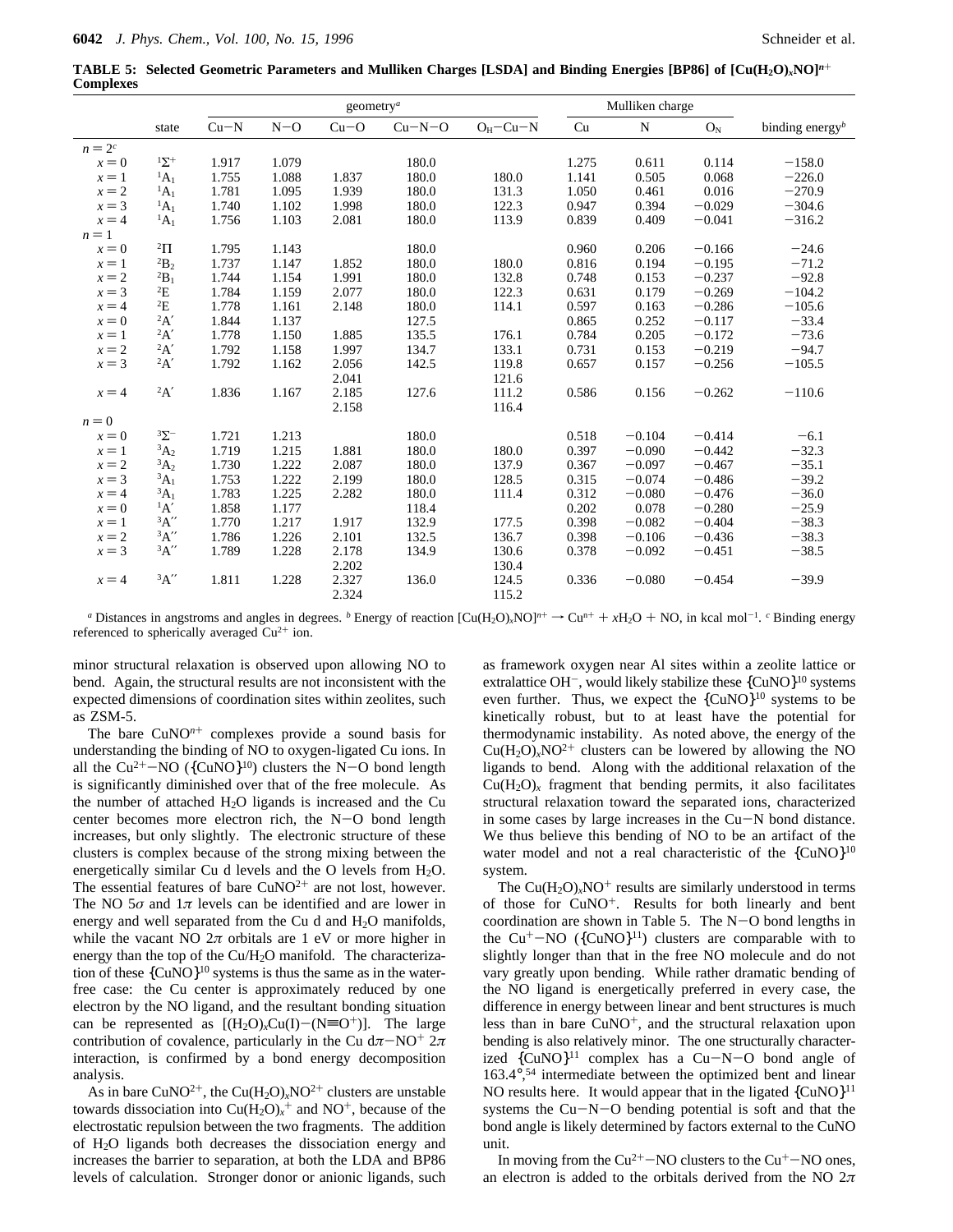manifold. In the three- and four- $H_2O$  cases, then, the linear NO geometries are of <sup>2</sup>E symmetry and are Jahn-Teller active, which likely contributes to the bending of the NO. Upon bending of the NO, the unpaired electron becomes localized in the in-plane orbital derived from the NO  $2\pi$  manifold, and the ground states of the bent structures are thus all of  ${}^{2}A'$  symmetry. Population analysis confirms that the majority of the spin density resides on the nitrogen center, with the remainder primarily on the NO oxygen. The bonding picture thus described is identical to that obtained for bare CuNO+, and can be represented approximately as  $[(H_2O)_xCu(I)-2(N=O^{\bullet})]$ , so that formally the  $Cu^+$  center is neither oxidized nor reduced by the addition of  $Cu<sup>+</sup>$  center is neither oxidized nor reduced by the addition of NO. Bond energy analysis for  $Cu(H<sub>2</sub>O)<sub>2</sub><sup>+</sup> - NO$  indicates that<br>the interaction is largely covalent, with a particularly large the interaction is largely covalent, with a particularly large contribution to the bonding derived from the Cu d $\pi$ -NO  $\pi$ interaction. The importance of covalence in  ${CuNO}^{11}$  bonding has also been emphasized in the earlier ab initio work.<sup>54</sup>

Unlike the above two cases, the  $Cu(H<sub>2</sub>O)<sub>x</sub>NO<sup>0</sup>$  clusters exhibit some important qualitative differences from bare  $CuNO<sup>0</sup>$ . Like bare CuNO<sup>0</sup>, the N-O bond lengths in the Cu<sup>0</sup>-NO ( $\{CuNO\}^{12}$ ) clusters are considerably longer than that found in the free NO molecule, and the bond length increases with the addition of H2O ligands, as the Cu center becomes more electron rich and a better electron donor. Again, both linear and bent NO coordination geometries for  $Cu(H<sub>2</sub>O)<sub>x</sub>NO<sup>0</sup>$  have been investigated, and while the Cu-N-O bending is very pronounced in the latter, the energetic difference between linear and bent structures is almost negligibly small, as is the difference in  $N-O$ bond length. This indifference to bending is in sharp contrast to bare  $CuNO<sup>0</sup>$ , where the bending is strongly preferred, but is similar to the results obtained for the  $Cu<sup>+</sup>-NO$  clusters. Ligation apparently results in a decrease in the  $Cu-N-O$ bending potential for  $Cu^{0}-NO$  complexes, and while no structurally characterized  ${CuNO}^{12}$  complexes are known, it is likely that any bending of the NO ligand in such systems will again result from factors external to the CuNO unit. The Cu-N bond lengths are also similar to those found in the  $Cu<sup>+</sup>$ NO clusters, and as in those clusters, the Cu-N bond lengths tend to increase with bending of the N-O ligand.

The similarities between the  $Cu<sup>+</sup>-NO$  and  $Cu<sup>0</sup>-NO$  systems are not coincidental. The  $Cu<sup>0</sup>-NO$  complexes are obtained from the  $Cu<sup>+</sup>-NO$  ones by the addition of a second electron into the pair of orbitals derived from the NO  $2\pi$  set. In the linear case, where the orbitals are degenerate [CuNO, Cu( $H_2O$ )<sub>3</sub>-NO, and  $Cu(H<sub>2</sub>O)<sub>4</sub>NO$ ] or nearly degenerate  $[Cu(H<sub>2</sub>O)NO$  and  $Cu(H<sub>2</sub>O)<sub>2</sub>NO$ ] the electrons combine spin-aligned, and triplet ground states are obtained. In bare  $CuNO<sup>0</sup>$ , bending is facilitated by the mixing between the NO  $2\pi$  orbitals and the Cu 4s orbital, leading to a ground state singlet system. Additional  $H_2O$  ligands are also able to interact with the Cu 4s orbital, however, making it less available for mixing with the NO  $2\pi$  orbitals. The driving force for bending is diminished, as is the driving force for pairing the two electrons upon bending. Thus, unlike bare  $CuNO<sup>0</sup>$ , the ground states of all the bent  $Cu^{0}-NO$  clusters are  $^{3}A''$ , with the two unpaired electrons localized in the orthogonal orbitals derived from the NO  $2\pi$  set. Mulliken population analysis confirms that the majority of the spin density resides on the N and O centers. Because the second electron is largely nonbonding with respect to the Cu-N bond and the Cu-N-O bend, one expects and finds the structural results for the  $Cu^{0}-NO$  systems to be similar to those for the Cu<sup>+</sup>-NO ones.

We return now to the question of the existence and stability of the  ${CuNO}<sup>9</sup>$  system. Again, the unligated member of this category, CuNO<sup>3+</sup>, is unstable to dissociation into  $Cu^{2+}$  and

NO<sup>+</sup> because of the strong electrostatic repulsion in the system. Similarly,  $Cu(H<sub>2</sub>O)<sub>4</sub>NO<sup>3+</sup>$  is unstable and separates without barrier at the LSDA level into  $Cu(H<sub>2</sub>O)<sub>4</sub><sup>2+</sup>$  and NO<sup>+</sup> fragments, again because of the strong electrostatic repulsion present. These results do not exclude the possibility of the existence of lesser charged  ${CuNO}^9$  complexes, however. To explore this question further, several calculations were performed on the neutral system  $Cu(OH)_{3}NO$ , which by standard electron counting rules would be characterized as {CuNO}9. <sup>53</sup> The complex examined has  $C_{3v}$  symmetry and a <sup>2</sup>E ground state. While  $Cu(OH)<sub>3</sub>NO$  is stable against dissociation into molecular or ionic fragments, it has an electron affinity at the LSDA level of over  $110 \text{ kcal mol}^{-1}$ . Many of the cationic systems considered in this work have similarly large or larger calculated electron affinities, but this result is remarkable for a neutral complex. It suggests that  $Cu(OH)<sub>3</sub>NO$  strongly desires to become  $Cu(OH)<sub>3</sub>NO<sup>-</sup>$ , or  ${CuNO}<sup>10</sup>$ . Further, molecular orbital analysis indicates that the electronic structure can best be described as  $[(HO^{2/3-})_3Cu(I)-(N\equiv O^+)]$ ; that is, while the system is formally  ${CuNO}<sup>9</sup>$ , it very much looks like a  ${CuNO}<sup>10</sup>$  system with a hole in the manifold of formally OH<sup>-</sup> orbitals. The few calculations performed here clearly do not serve to fully characterize the  ${CuNO}<sup>9</sup>$  system, particularly as it may occur within a zeolite. The results do suggest, however, that  ${CuNO}<sup>9</sup>$ is not a particularly stable electronic configuration and that the three most robust electronic configurations for NO bound on Cu are  $\{CuNO\}^{10}$ ,  $\{CuNO\}^{11}$ , and  $\{CuNO\}^{12}$ . These three structures likely provide the best characterization of NO bound to Cu within ZSM-5.

In summary, then, the  $Cu(H<sub>2</sub>O)<sub>x</sub>NO<sup>n+</sup>$  structural and electronic results are consistent with three types of Cu-NO linkages within zeolites. As in the bare Cu ion case, these can be characterized as  ${CuNO}^{10}$ ,  ${CuNO}^{11}$ , and  ${CuNO}^{12}$ , or perhaps more descriptively, as  $[Cu(I) - (N \equiv 0^+)]$ ,  $[Cu(I) ^{2}$ (N=O<sup>•</sup>)], and [Cu(I)-<sup>1,3</sup>(N=O<sup>-</sup>)], respectively. Again, because of the high degree of covalency in the Cu-NO interaction, formal oxidation states cannot readily be assigned to the Cu centers alone, but rather the CuNO system must be taken as a unit that overall can assume three different "oxidation states". As one moves across the series of increasing electron count, unpaired electron density builds up primarily on the nitrogen center, suggesting that coordination to Cu may enhance the reactivity of NO. Structurally, the N-O bond lengths increase, and vibrational frequencies presumably decrease, as the electron count increases. Both linear and bent coordination geometries have been investigated, and the energetic differences between the two are smaller, so that the coordination geometry will likely differ from system to system with the same overall electron count.

 $Cu(H<sub>2</sub>O)<sub>x</sub>NO<sup>n+</sup>$  *Bond Energies*. The last column of Table 5 contains the energy for dissociation of the  $Cu(H<sub>2</sub>O)<sub>x</sub>NO<sup>n+</sup>$ clusters into  $Cu<sup>n+</sup>$ , H<sub>2</sub>O, and NO fragments. The general trends are not surprising: all the systems studied are stable with respect to dissociation, and the total binding energy decreases with decreasing net positive charge on the systems.

The binding energies from Tables 2 and 5 are used to calculate the Cu(H<sub>2</sub>O)<sub>x</sub><sup>n+</sup>–NO bond energies, which are reported<br>in the last column of Table 3. In the  $n = 0$  and  $n = 1$  cases in the last column of Table 3. In the  $n = 0$  and  $n = 1$  cases, where both linear and bent NO coordination modes have been examined, the  $Cu-NO$  bond energy is for the lowest energy (most stable) structure found. As above, the effect of BSSE on the bond energies has been examined. For  $Cu(H<sub>2</sub>O)<sub>2</sub><sup>+</sup>$ on the bond energies has been examined. For  $Cu(H_2O)_2$  –<br>NO and  $Cu(H_2O)_4^{2+}-NO$ , the BSSE contribution to the binding<br>energy is estimated using the counterpoise method to be 3.4 energy is estimated using the counterpoise method to be 3.4 and 4.1 kcal mol<sup> $-1$ </sup>, respectively. While larger than the errors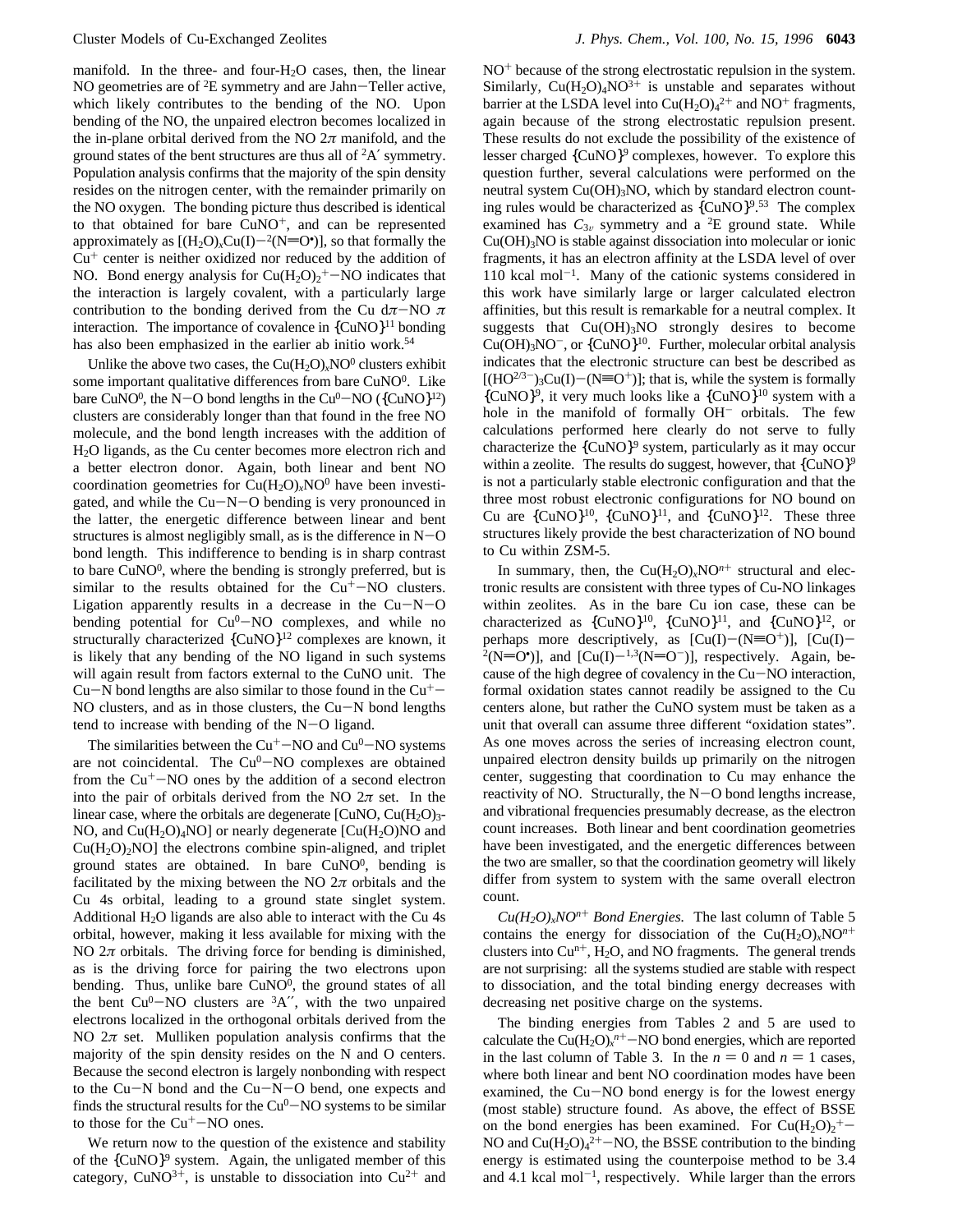found for either individual Cu-OH<sub>2</sub> or Cu-CO bond energies, for the present qualitative purposes the errors are negligible and can be ignored.

NO is strongly bound in all of the  $Cu^{2+}$  ({CuNO}<sup>10</sup>) clusters, although as with the  $H_2O$  and  $CO$  binding energies, the NO binding energy falls off rapidly with increasing coordination number. NO binds to  $Cu^{2+}$  by donation of its lone  $2\pi$  electron, and as the degree of  $H_2O$  coordination increases and the ability of  $Cu^{2+}$  to accept additional electron density decreases, the  $Cu<sup>2+</sup>-NO$  binding energy decreases. NO has a commensurate effect on the  $(NO)(H_2O)_{x-2}Cu^{2+}-OH_2$  bond energy, decreasing it with respect to that of the corresponding  $(H_2O)_{x-1}Cu^{2+}-OH_2$ bond energy by approximately 10 kcal  $mol^{-1}$ . Because of the large contribution of covalence, the  $Cu^{2+}-NO$  bond energy is greater than the  $Cu^{2+}-CO$  bond energy and greater than or equal to the  $Cu^{2+}-OH_2$  bond energy in all the systems considered, i.e.,  $Cu^{2+}-NO \ge Cu^{2+}-OH_2 > Cu^{2+}-CO$ . On the basis of the relative bond energies, we argued earlier that CO should not be able to displace a  $H_2O$  (or presumably bridge oxygen) ligand from the coordination shell of a  $Cu^{2+}$  ion. By the same reasoning, because NO binds more strongly to  $Cu^{2+}$  than does H2O, NO is able to displace H2O (or bridge oxygen) ligands from the  $Cu^{2+}$  coordination sphere. The results indicate that oxygen-coordinated  $Cu^{2+}$  should have a high affinity for NO, consistent with the affinity for NO observed for cupric  $\alpha$  ide<sup>60</sup> and for "oxidized" Cu-ZSM-5.17,55

As noted above, all of the  $CuNO^{2+}$  systems are unstable to separation into  $Cu^+$  and  $NO^+$  fragments. From the binding energy results we calculate dissociation to be exothermic by 77, 72, 50, and 41 kcal mol<sup> $-1$ </sup> for the systems with one to four added H2O ligands, respectively. The instability to dissociation does diminish with increasing coordination, and in systems in which the overall charge is neutralized by other ligands or framework Al, the instability may disappear altogether. Further investigation of this point is clearly necessary. However, both the electronic structure and energetic results do suggest that NO will both bind to and act as a reductant of  $Cu^{2+}$  coordinated to oxygen-containing ligands.

NO is much less strongly bound in the  $Cu^+$  ({CuNO}<sup>11</sup>) systems than in the  $Cu^{2+}$  ones. The same binding energy trend is found for NO as for CO and  $H_2O$ : the Cu<sup>+</sup>-NO bond energy is essentially the same in the zero and one  $H<sub>2</sub>O$  systems and decreases by approximately 20 kcal  $mol^{-1}$  in the higher coordinate complexes. The  $Cu<sup>+</sup>-OH<sub>2</sub>$  bond energy is slightly larger than the  $Cu<sup>+</sup>-NO$  bond energy for low coordination numbers, but is slightly smaller for higher coordination, while the  $Cu<sup>+</sup>-CO$  bond energy is slightly larger than either at any level of coordination. In all three cases the binding primarily arises from a dative interaction between the Cu center and the ligands. For low (1 or 2) coordination, the better donor ligands are preferentially bound. For higher coordination (3 or more), the stronger donor ligands become less preferable to the weaker donor, stronger  $\pi$ -acceptor ligands. The energetic differences are not large, however, and at the level of reliability of the present study we have  $Cu^+$ -OH<sub>2</sub>  $\approx Cu^+$ -CO  $\approx Cu^+$ -NO. In zeolites it is likely that  $Cu<sup>+</sup>$  is not able to discriminate strongly between CO, NO, or  $H<sub>2</sub>O$  (or bridge oxygen) coordination and that the three should be readily exchanged within the  $Cu<sup>+</sup>$ coordination shell.

NO is bound as or more strongly in the  $Cu^{0}$  ({CuNO}<sup>12</sup>) complexes than in the  $Cu^+$ -NO ones. Further, unlike the  $Cu^{2+}$ and  $Cu<sup>+</sup>$  cases, the  $Cu-NO$  bond strength is actually found to increase slightly as  $H_2O$  ligands are added and the Cu center becomes more readily oxidized. A direct comparison of these three is somewhat misleading, however. From the last column

of Table 5, the total binding energy of the bent  $Cu(H<sub>2</sub>O)<sub>x</sub>NO$ systems is essentially invariant for  $x \ge 1$ , indicating that H<sub>2</sub>O ligands beyond the first are essentially unbound. As with  $Cu^{0}$ -CO complexes,  $Cu^{0}-NO$  complexes only exist for very low coordination numbers. NO does bind more strongly to  $Cu<sup>0</sup>$  than does CO or H<sub>2</sub>O, and in general Cu<sup>0</sup>-NO > Cu<sup>0</sup>-CO > Cu<sup>0</sup>- $OH<sub>2</sub>$ . The results suggest that  $Cu<sup>0</sup>-NO$  could exist as a species weakly coordinated to a zeolite lattice. It is highly unlikely that such a system would form within a zeolite from the combination of a zeolite-coordinated  $Cu<sup>0</sup>$  atom with a free NO molecule. It is conceivable, however, that a  ${CuNO}^{12}$  structure could exist as an intermediate, perhaps formed by the reduction of a  ${CuNO}^{11}$  (Cu<sup>+</sup>-NO) structure, and then participate in some further chemistry.

**IV.** Extension beyond the H<sub>2</sub>O Model. The issue of how well the water ligand model reproduces the actual properties of bound Cu ions and Cu-CO and Cu-NO complexes in zeolites is the subject of ongoing investigations.<sup>61</sup> Legitimate concerns exist about the adequacy of the cluster sizes considered and the use of charged clusters, rather than explicit countercharges, to vary the Cu oxidation state. To address these questions, we have performed calculations on larger clusters containing more realistic models of Cu ions coordinated to zeolite frameworks. The details of these comparisons will be presented separately, <sup>61</sup> but as support for the work reported here, we provide here a brief summary of the results.

Results have been obtained for two larger cluster models at the opposite extremes of oxygen coordination number. The first is for 1-fold coordinated Cu, with the single  $H_2O$  ligand in the water model replaced by an  $X_3$ TOT $'X_3$  zeolite bridge, with T,  $T' = Si$  or Al and  $X = H$  or OH. The second is for 4-fold coordinated Cu, with the four  $H_2O$  ligands replaced by an elongated  $(OSiX<sub>2</sub>)<sub>4</sub>(OTX<sub>2</sub>)<sub>2</sub>$  6-fold ring, such as that present in ZSM-5. In both cases, a number of symmetry-preserving, constrained optimizations have been performed for purely siliceous charged clusters, with or without additional CO or NO ligands, as well as for neutral clusters containing one or two aluminums. Comparisons of the results of these more realistic models to those of the corresponding water ligand model yield remarkably similar qualitative conclusions in the two cases.

The water ligand model predictions for  $Cu<sup>0</sup>$  and  $Cu<sup>+</sup>$  are extremely robust. Bonding geometries, electronic structures, and CO and NO binding energies are little changed (<5 kcal  $mol^{-1}$ ) in going to any of the corresponding larger H- or OHterminated models. The binding energies of  $Cu<sup>+</sup>$  to "framework" oxygen" do increase significantly  $(\sim 100 \text{ kcal mol}^{-1})$  in the larger models if neutral, Al-containing clusters are used instead of charged, siliceous clusters. This result is not surprising, because the explicit inclusion of the compensating negative framework charge increases the electrostatic attraction of the ion. The presence of aluminum, however, has little effect on the subsequent interactions of bound  $Cu<sup>+</sup>$  ions with CO or NO. In comparing the water ligand and larger models, care was taken to constrain the geometries of the larger models to maintain the desired  $Cu<sup>+</sup>$  coordination. If these constraints are removed, the larger "1-fold" structures tend to distort, especially if Al is present, to allow the copper to coordinate to additional oxygen or peripheral hydrogen atoms. Such distorted structures are not directly comparable to any water ligand results, but they do illustrate again the strong preference of  $Cu<sup>+</sup>$  for at least 2-fold coordination.

Some differences between the water ligand and larger model results are observed in the case of  $Cu^{2+}$ . As found above in its interaction with NO,  $Cu^{2+}$  has a strong tendency to oxidize ligands. Such behavior is also found in the interaction of  $Cu^{2+}$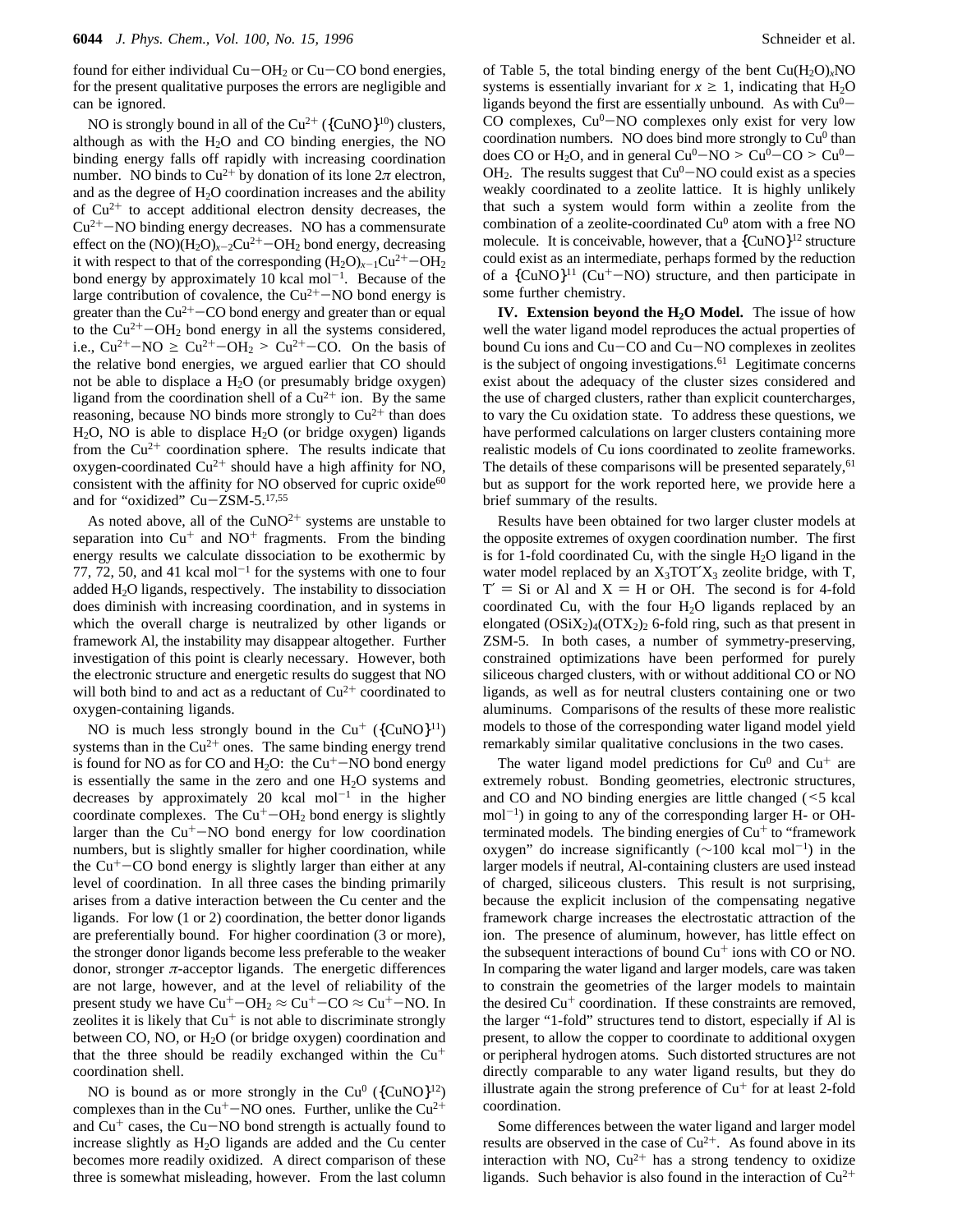with the larger single bridge oxygen models. For instance,  $Cu^{2+}$ does bind strongly to  $O(SiH_3)_2$  or  $O(AIH_3)_2^{2-}$ , but in both cases the Cu center oxidizes the ligand and thus appears as Cu(I), with the remaining charge and unpaired spin density delocalized to the periphery of the cluster. The oxidation of these larger, T-atom-containing clusters can be understood in terms of the wider energy distribution of the cluster-derived orbitals in combination with the weak ligand field splitting of the Cu d orbitals, which results in a strong overlap between and charge transfer from the ligand levels to the Cu d shell. Calculated CO binding energies in these larger single bridge oxygen models, in fact, lie very close to the  $n = 1$  (not  $n = 2!$ ) results in the corresponding water ligand model.

This discrepancy does not diminish the value of the water model for  $Cu^{2+}$ , however. A single bridge oxygen coordination site, be it represented by  $H_2O$  or  $O[Si(OH)_3]_2^{2-}$ , is in fact a very poor model for  $Cu^{2+}$  exchanged into ZSM-5. As we have found here, and as is well-known from experiment,  $Cu^{2+}$  has a strong tendancy toward higher coordination numbers and in ZSM-5 is likely bound to at least four lattice oxygens. In describing the chemistry of  $Cu^{2+}$ , it is far more important to properly represent the overall coordination geometry of the metal center than it is to develop an accurate representation of a single lattice oxygen. Thus, when more realistic "zeolite-like"  $Cu^{2+}$ coordination sites are employed and properly relaxed, such as the 4-fold site within an  $(OSiX_2)_4(OTX_2)_2$  6-fold ring, the discrepancies between the water and more "realistic" models disappear: the electronic structure at the metal center is unchanged, as is the binding of CO or NO on the Cu site. For the coordination geometries likely to be important within ZSM-5, then, the  $Cu^{2+}-w$  ater model is robust.

Thus, the comparisons between the water model results and the larger zeolite models do support the use of the simpler model. A caveat about the water ligand model (or the more elaborate models) bears repeating, however. While the idealized coordination geometries assumed here are useful for identifying trends, the actual Cu binding sites in any particular zeolite will be strongly influenced by additional factors such as the location of aluminum and possible restrictions imposed by the framework topology and geometry.  $Cu^{2+}$ , for example, is known to occupy what we would call 3-fold sites at the center of highly symmetric 6-fold rings in zeolite A and faujasite, $7$  but no likely 3-fold sites are apparent in ZSM-5. The additional electrostatic interactions and symmetry breaking caused by aluminum can also make a Cu ion prefer a lower coordination site than it might otherwise and alter the relative preferences of  $Cu^{2+}$ ,  $Cu^{+}$ , and  $Cu^{0}$  for framework oxygen, CO, and NO.

Clearly, a more realistic cluster model is preferable to one based exclusively on water ligands whenever the location of the extralattice cation of interest is well-established (e.g., a Brønsted acid site). However, when such information is not available, as in  $Cu-ZSM-5$ , the use of a too detailed—and potentially incorrect-model introduces strong biases into the results that can lead to incorrect conclusions. In such cases, we believe the simple water ligand model is sufficiently reliable to provide important insights at relatively low cost.

### **Summary and Conclusions**

In an attempt to gain a better understanding of the activity of Cu-ZSM-5 as a catalyst for the NO decomposition and selective catalytic reduction reactions, we have begun to examine the interaction of zeolite-bound Cu ions with NO and CO. Because the actual Cu-ZSM-5 system is very complex on an atomic scale, small molecule models, including  $Cu(H_2O)<sub>x</sub><sup>n+</sup>$ ,  $Cu(H<sub>2</sub>O)<sub>x</sub>CO<sup>n+</sup>$ , and  $Cu(H<sub>2</sub>O)<sub>x</sub>NO<sup>n+</sup>$  ( $x = 0-4$ ,  $n = 0-3$ ), have been used to represent the real system. The essential assumption of this model is that the bridge oxygens that form the anchor points for Cu ions within zeolites can be adequately represented by a set of water ligands. Water ligands obviously do not incorporate the structural and electronic complexities of real zeolites. They do benefit from simplicity, however, and preliminary results indicate that in most cases they do capture the essential features of the interaction between bridge oxygens and a Cu ion. The simple water ligand model has been exploited here to gain a considerable amount of useful information about the binding of Cu ions within zeolites and the interaction of these Cu ions with NO and CO.

First,  $Cu^+$  and  $Cu^{2+}$  are both found to interact with  $H_2O$ ligands (or bridge oxygens) in an essentially ionic fashion.  $Cu^{2+}$ shows a strong preference for high coordination numbers and thus is more likely to bind in 4-fold or higher coordination sites within ZSM-5. In contrast,  $Cu<sup>+</sup>$  prefers, or at least tolerates, lower coordination numbers and is more likely to bind in 2-fold coordination sites, although no energetic penalty is incurred for choosing higher coordination. Essentially the same results hold when CO or NO is bound to the ions.

Second, CO is found to bind to  $Cu^{2+}$ , but the bonding interaction is weaker than that between  $Cu^{2+}$  and  $H_2O$ . Thus, CO is not expected to be able to displace H2O ligands (or bridge oxygens) from the  $Cu^{2+}$  coordination sphere, and zeolite-bound  $Cu^{2+}$  may not always be able to bind CO. In contrast,  $Cu^+$  has an approximately equal affinity for  $CO$  and  $H<sub>2</sub>O$  ligands, and  $Cu<sup>+</sup>$  within zeolites should be able to readily exchange CO and bridge oxygens in its coordination sphere.  $Cu<sup>0</sup>$  also exhibits some affinity for CO, but the binding of  $CuCO<sup>0</sup>$  to  $H<sub>2</sub>O$  is very weak, and a  $CuCO<sup>0</sup>$  moiety is unlikely to be stable within a zeolite. The C-O bond length is virtually unchanged from the free molecule when bound on  $Cu<sup>+</sup>$  but is significantly shortened on  $Cu^{2+}$  and lengthened on  $Cu^{0}$ . The C-O vibrational frequencies are predicted to follow the trend  $CuCO^{2+} > CuCO^{+}$  $>$  CuCO<sup>0</sup>.

Third, NO is found to bind to  $Cu^{2+}$ ,  $Cu^{+}$ , and  $Cu^{0}$ . In the first case, the bonding is characterized by the transfer of an electron from NO to the  $Cu^{2+}$  center and can best be represented as  $[Cu(I) - (N \equiv 0^+)]$ . In the second case, the bonding is primarily dative, and can best be represented as  $[Cu(I)$ primarily dative, and can best be represented as  $[Cu(I) - \frac{2}{N}(-C^*)]$ , with the unpaired electron localized primarily on NO. In the last case, the bonding is characterized by the transfer of an electron from  $Cu<sup>0</sup>$  to the NO ligand and can be represented as  $[Cu(I)-1,3(N=O))$ , where the singlet and triplet states are close in energy and arise from parallel or paired alignments of two electrons centered on NO. Use of the Cu oxidation state to describe these three bonding situations is clearly ambiguous, and we prefer to use the nomenclature  $\{CuNO\}^{10}$ ,  $\{CuNO\}^{11}$ , and  ${CuNO}^{12}$  to describe the systems that have been modeled by  $CuNO^{2+}$ ,  $CuNO^{+}$ , and  $CuNO^{0}$  complexes, respectively. The increased localization of unpaired electron density on the nitrogen centers in the latter two cases suggests that these systems may be activated toward further chemistry, such as interaction with another NO molecule or with an olefin.

Fourth, the binding energy of NO to Cu is sensitive both to the CuNO "oxidation state" and to the coordination number of the metal ion. NO binds more strongly to  $Cu^{2+}$  than does CO or H<sub>2</sub>O, and the  ${CuNO}^{10}$  unit should be readily generated within Cu-exchanged zeolites and should be fairly robust to cleavage to  $Cu^{2+}$  and NO.  $Cu^{+}$  binds NO, CO, and H<sub>2</sub>O equally well, and the  ${CuNO}^{11}$  unit should be readily formed (and cleaved) within Cu-exchanged zeolites.  $Cu^{0}$  also binds NO reasonably strongly, and it may be possible to generate a  ${CuNO}^{12}$  unit within zeolites, perhaps by reduction of the other